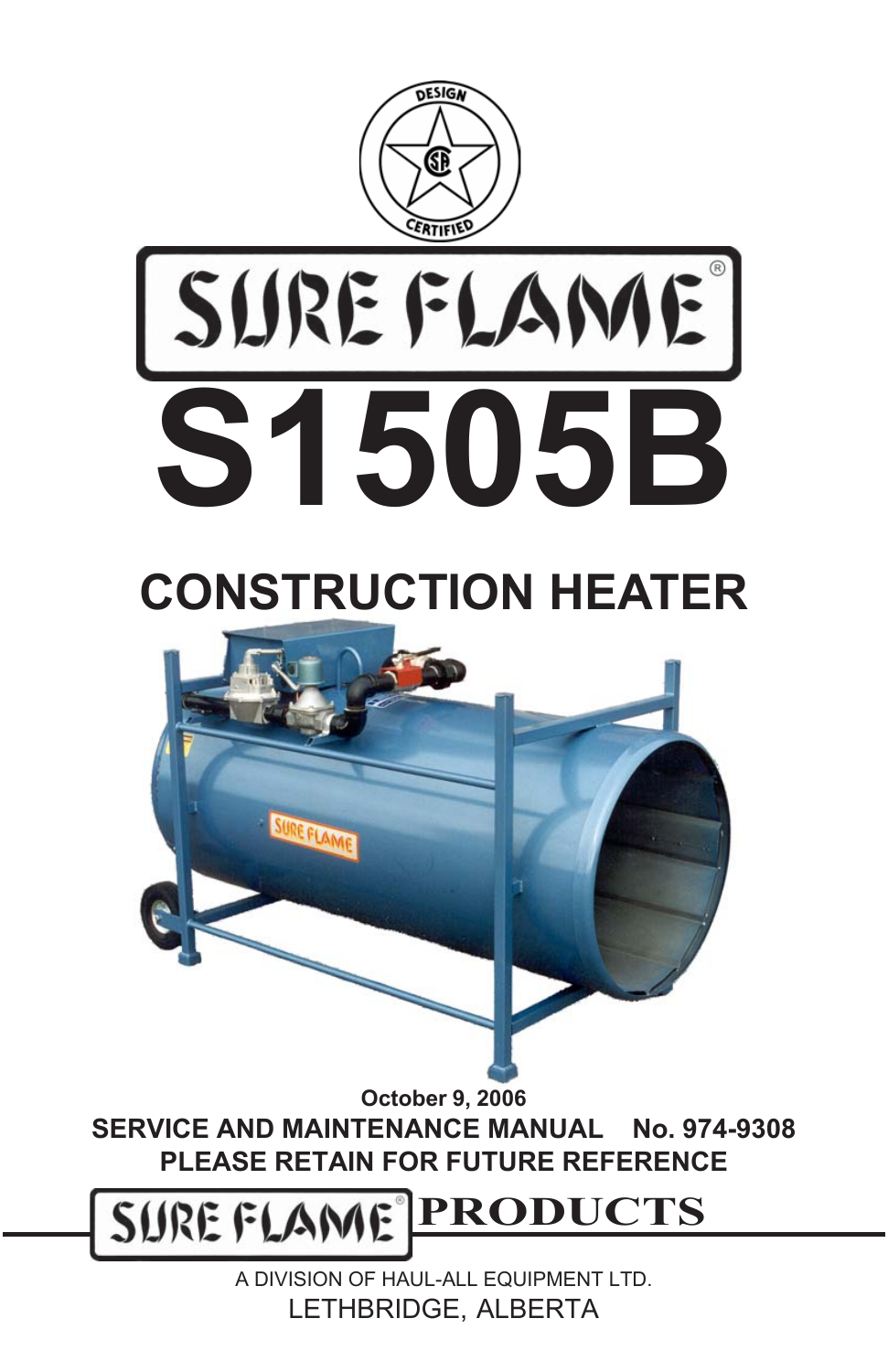S1505B Manual 974-9308 Rev. 3 Oct/06 - Page 2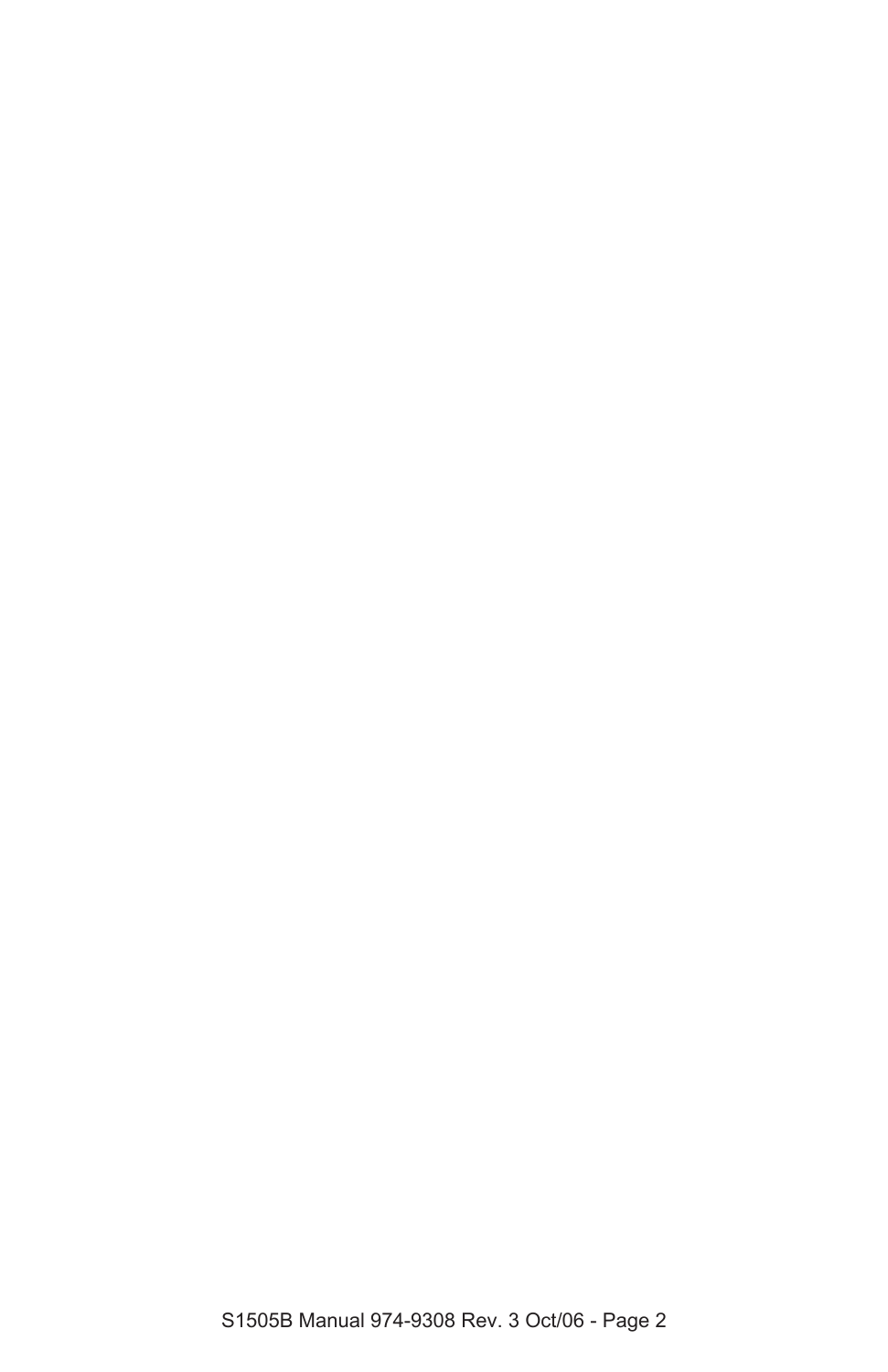## **S1505B Construction Heater**

# **GENERAL HAZARD WARNING**

**Failure to comply with the precautions and instructions provided with this heater, can result in death, serious bodily injury and property loss or damage from hazards of fire, explosion, burn, asphyxiation, carbon monoxide poisoning, and/or electrical shock.**

**Only persons who can understand and follow the instructions should use or service this heater.**

**If you need assistance or heater information such as an instruction manual, labels, etc. Contact the manufacturer.**



**Fire, burn, inhalation, and explosion hazard. Keep solid combustibles, such as building materials, paper or cardboard, a safe distance away from the heater as recommended by the instructions. Never use the heater in spaces which do or may contain volatile or airborne combustibles, or products such as gasoline, solvents, paint thinner, dust particles or unknown chemicals.**

# **WARNING**

#### **Not for home or recreational vehicle use**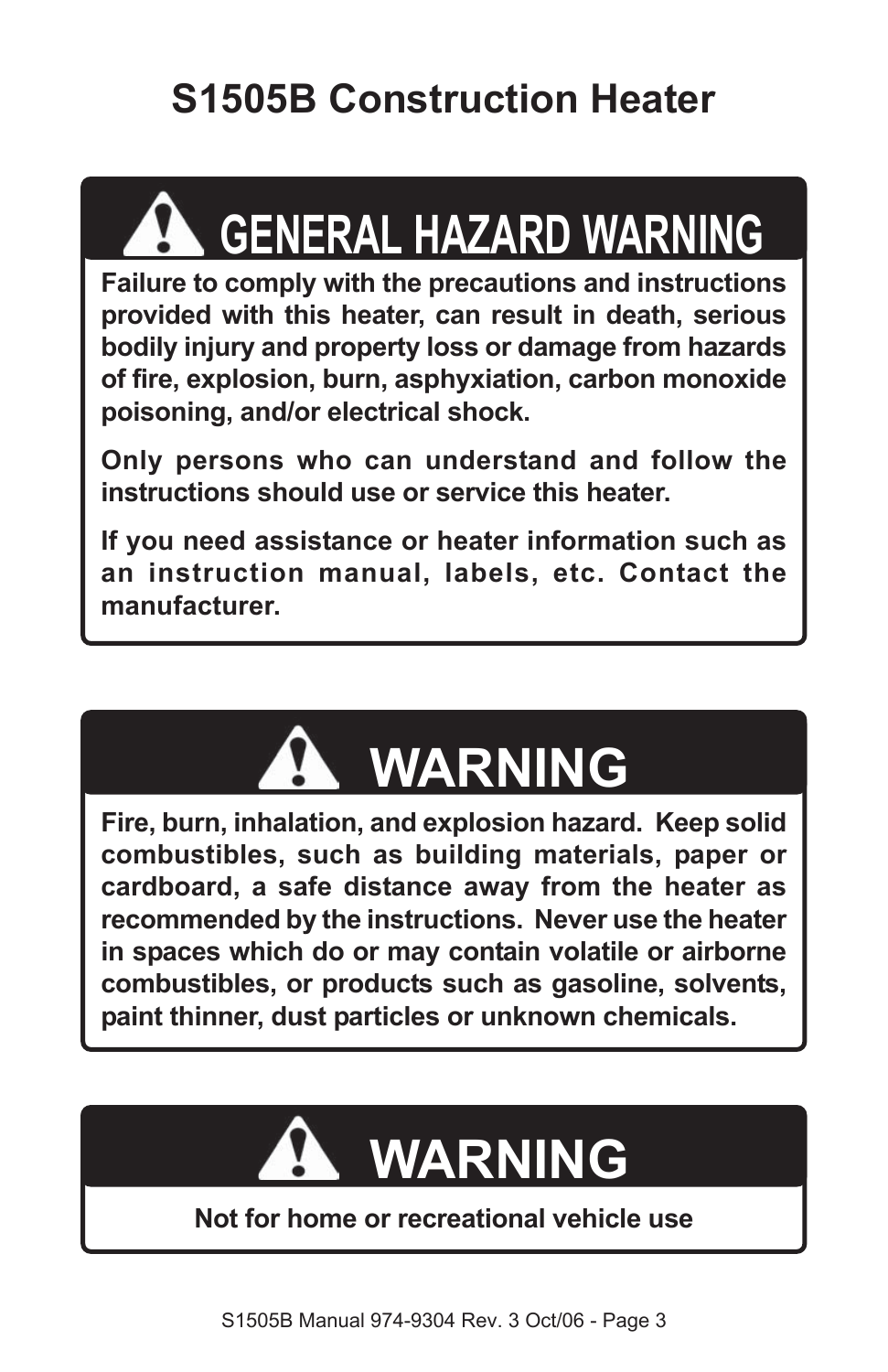# **READ THIS WARNING FIRST!**

The heater is designed and approved for use as a construction heater under ANSI Z83.7-2000. The primary purpose of construction heaters is to provide temporary heating of buildings under construction, alteration, or repair and to provide temporary emergency heat. Properly used the heater provides safe economical heating. Products of combustion are vented into the area being heated.

The heater is not designed as an Unvented Gas Fired Room Heater under ANSI-Z21.11.2 and should not be used in the home.

ANSI A119.2(NFPA 501C)-1987 Recreational Vehicle Standard prohibits the installation or storage of LP-Gas containers even temporarily inside any recreational vehicle. The standard also prohibits the use of Unvented Heaters in such vehicles.

#### **NFPA-58 1989 STANDARD FOR THE STORAGE AND**

#### **HANDLING OF LIQUEFIED PETROLEUM GASES**

Use of the heater must be in accordance with this Standard and in compliance with all governing state and local codes. Storage and handling of propane gas and propane cylinders must be in accordance with NFPA 58 and all local governing codes.

We cannot anticipate every use which may be made for our heaters. CHECK WITH YOUR LOCAL FIRE SAFETY AU-THORITY IF YOU HAVE QUESTIONS ABOUT LOCAL REGU-LATIONS.

Other standards govern the use of fuel gases and heat producing products in specific applications. Your local authority can advise you about these.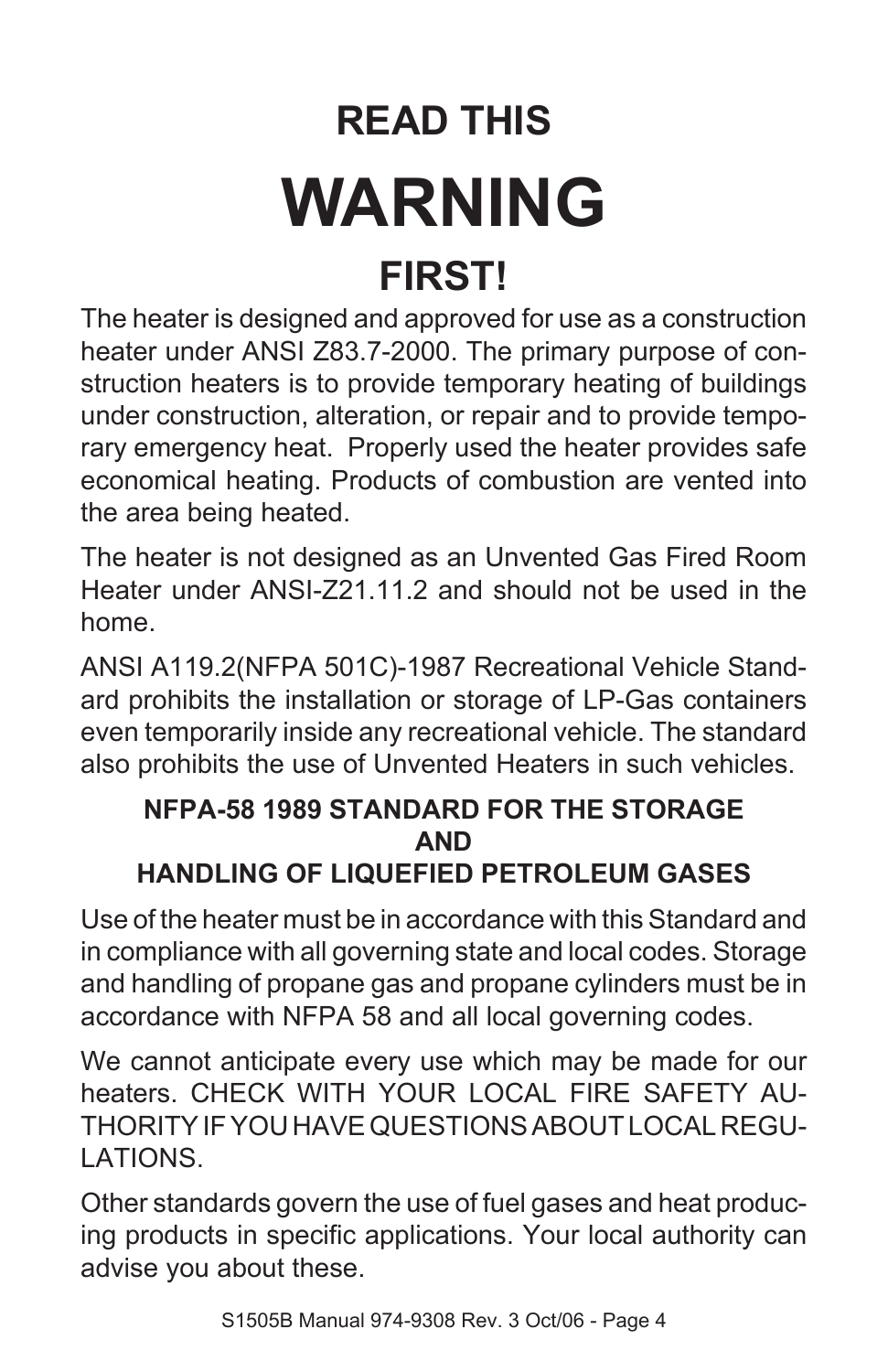# **S1505B**

## **CONSTRUCTION HEATER**

# **FOR YOUR SAFETY**

**DO NOT USE THIS HEATER IN A SPACE WHERE GASOLINE OR OTHER LIQUIDS HAVING FLAMMABLE VAPOURS ARE STORED OR USED.**

#### **Contents:**

|                                                     | Page |
|-----------------------------------------------------|------|
| Specifications                                      | 6    |
| Installation                                        | 7    |
| Installation using a Propane Supply Cylinder        | 8    |
| Installation for Natural Gas Applications           | 8    |
| <b>Operating Instructions</b>                       | 9    |
| <b>Common Installation and Operational Problems</b> | 10   |
| <b>Safety Features</b>                              | 10   |
| Design Related Additional Safety Features           | 11   |
| <b>On-Site Safety Problems</b>                      | 11   |
| Preventative Maintenance                            | 12   |
| <b>Troubleshooting Tables</b>                       | 13   |
| <b>Replacement Parts</b>                            | 22   |
| <b>Wiring Diagrams</b>                              | 24   |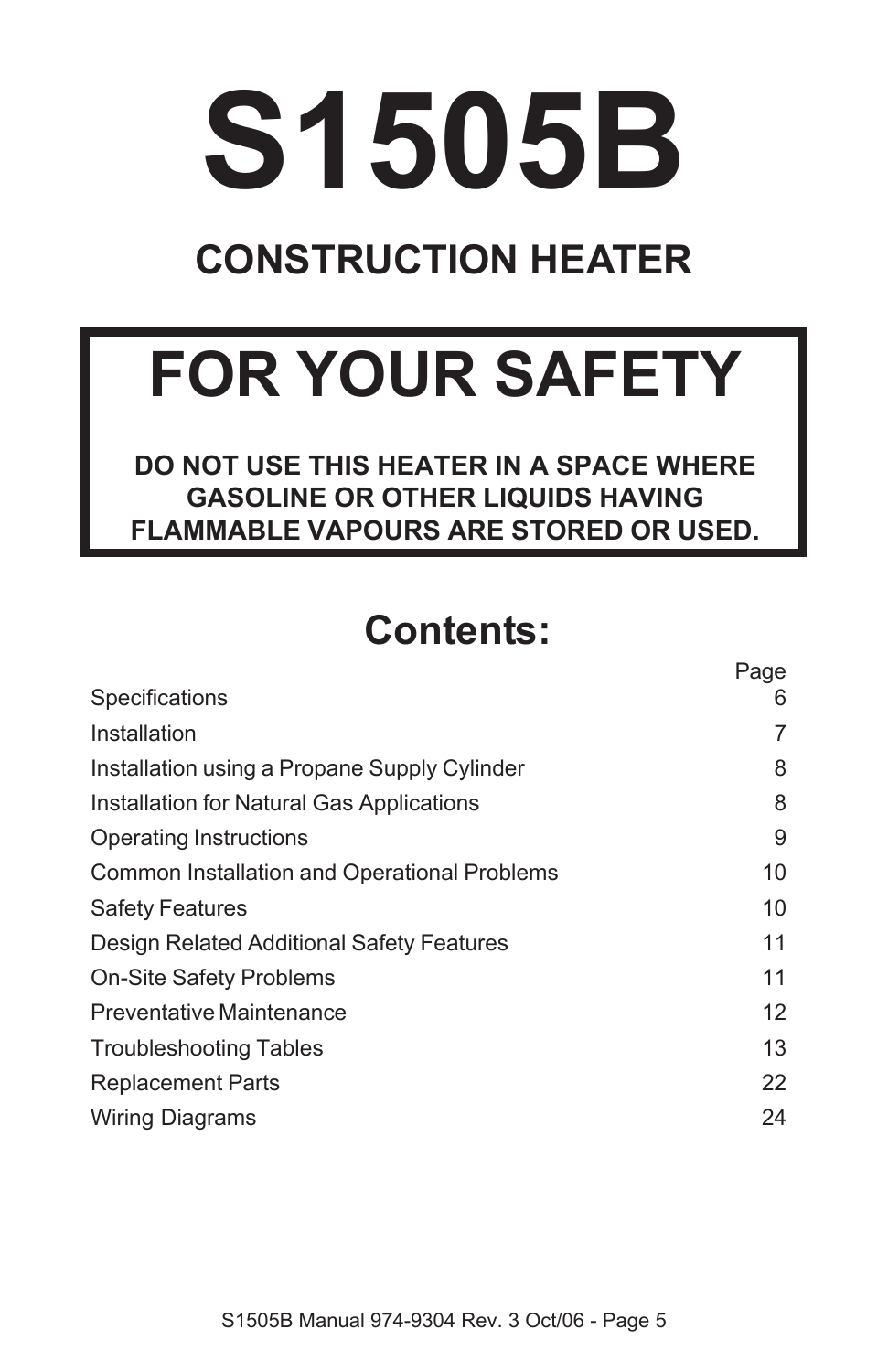#### **Specifications**

#### AGA certified to ANSI Z83.7-2000 Construction Heater

| Natural or Propane |
|--------------------|
|                    |

Capacity: 1,500,000 Btu/h maximum 850,000 Btu/h minimum

- Orifice Size: 41 DMS (X46)
- Blower: 7,000 cfm

Electrical Rating: 115 volts, 60 Hz, 9.4 amps, Single Phase

Min. Temperature Rating: Minus 40 degrees F

Gas Supply:

|         | Inlet Pressure |          |                   | <b>Manifold Pressure</b> |
|---------|----------------|----------|-------------------|--------------------------|
|         | Max W.C.       | Min W.C. | Max W.C. Min.W.C. |                          |
| Propane | 14"            | Q"       | 2.7"              | 0.75"                    |
| Natural | 14"            | Q"       | 7.2"              | 2 በ"                     |

(Minimum inlet pressure is for purpose of input adjustment)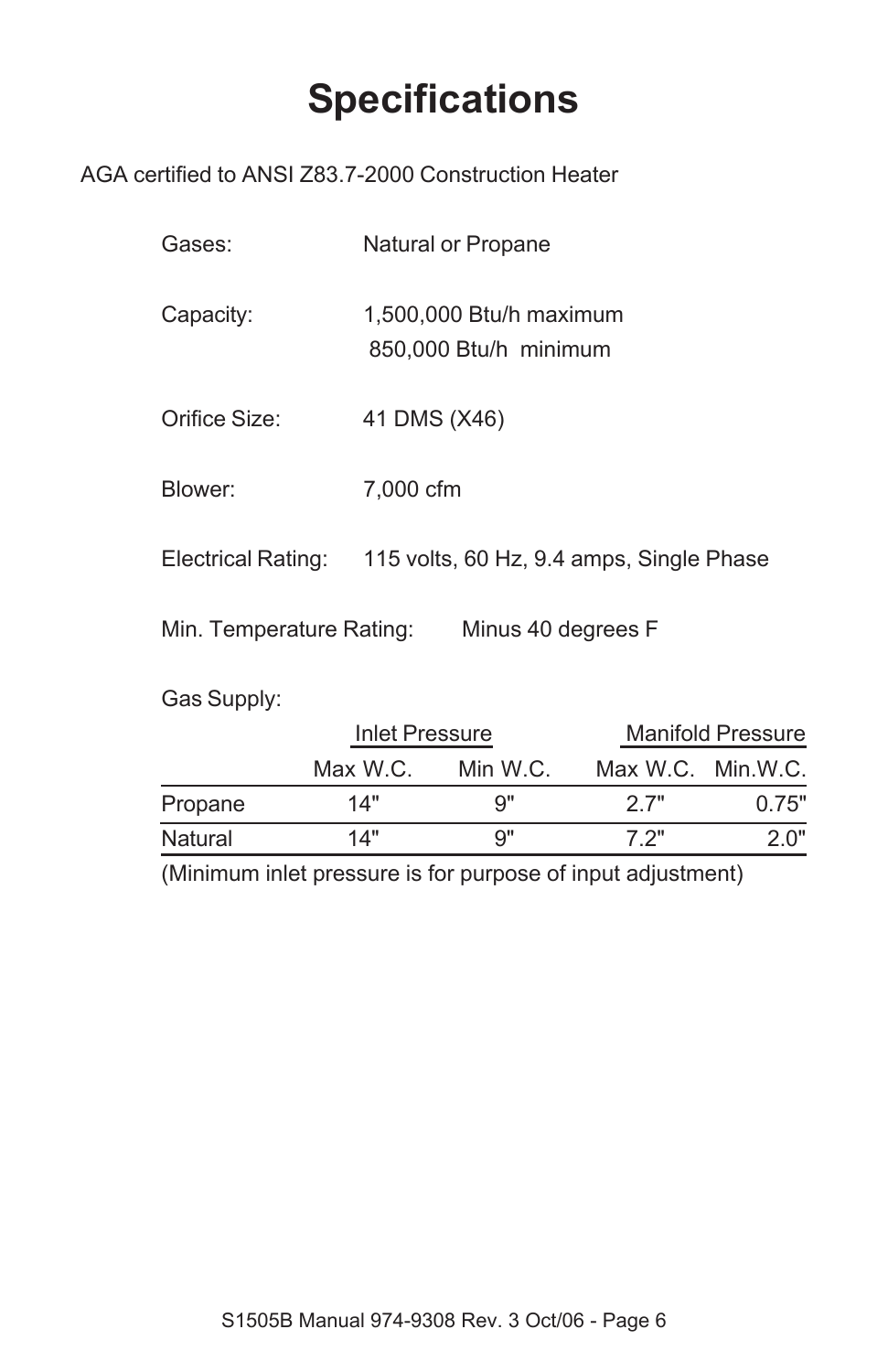### **Installation**

The Sure Flame Model S1505 is a direct fired gas heater intended to be used primarily for the temporary heating of buildings under construction, alteration, or repair. Since all the products of combustion are released into the area being heated, it is imperative that adequate ventilation is provided. The flow of supply air and combustion gases must not be obstructed in any way. Do not use the heater with ductwork as this will restrict the flow of supply air.

1 Install the heater in a horizontal position at least 6 ft. (1.83 m) from any LP-gas container, and allow the following clearances from any combustible materials:

| Front Outlet: 20 feet |        | Sides: | 2 feet |
|-----------------------|--------|--------|--------|
| Intake:               | 2 feet | Top:   | 4 feet |

Front Outlet must not be directed at any LP-gas container within 20 feet.

Also make sure that no flammable vapours are present in the space where the heater is being used.

- 2 When connecting the heater to a natural gas or propane supply line ensure that the pressure at the heater inlet is within the specified range. Please refer to Propane and Natural Gas Installation sections in this manual. Excessive pressure (over 1/2 psig) will damage the controls and void the warranty.
- 3 Visually inspect the hose assembly and ensure that it is protected from traffic, building materials, and contact with hot surfaces. If it is evident that there is excessive abrasion or wear, or the hose is cut, it must be replaced.
- 4 After installation, check the hose assembly for gas leaks by applying a water and soap solution to each connection.
- 5 Connect the heater to an adequate 115 volt electrical supply and in compliance with the *National Electrical Code, ANSI/NFPA 70.* For protection against shock hazard the supply cord should be plugged directly into a properly grounded three-prong receptacle.
- 6 In all applications install the heater in such a manner that it is not directly exposed to water, spray, rain and/or dripping water.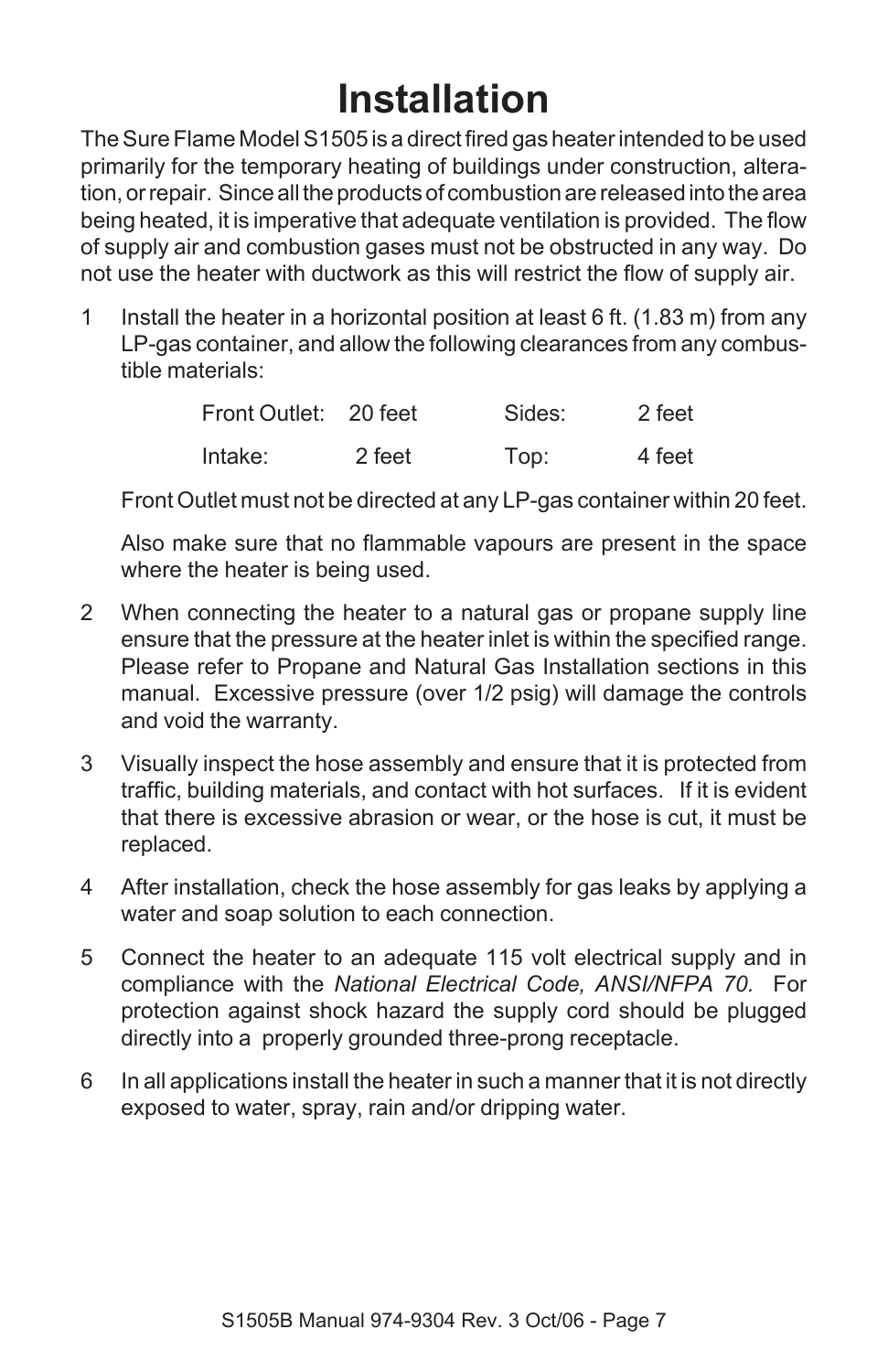### **Installation Using A Propane Supply Cylinder**

- 1 When installing the heater for use with propane gas, set the gas selector valve to "Propane" and lock in position.
- 2 The supply container MUST be equipped with an LP Gas Regulator that complies with ANSI/UL 144 Standard for Pressure Regulating Valves for LP-Gas. Another regulator must be installed in the heater to reduce the pressure from this regulator down to a maximum inlet pressure of 1/2 psi.
- 3 Arrange the cylinder supply system to provide for vapour withdrawal from the operating cylinder. Supplying liquid propane to the heater is dangerous and will damage the components.
- 4 Ensure that for the surrounding temperature the size and capacity of the propane supply cylinder is adequate to provide the rated Btu/h input to the heater.
- 5 Turn off the propane supply valve at the cylinder when the heater is not in use.
- 6 The installation must conform with all local codes, or in the absence of local codes, with the Standard for the *Storage and Handling of Liquedied Petroleum Gases, ANSI/NFPA 58*.
- 7 When the heater is to be stored indoors, the propane cylinder(s) must be disconnected from the heater and the propane cylinder(s) removed from the heater and stored in accordance with the National Standard for the *Storage and Handling of Liquedied Petroleum Gases, ANSI/NFPA 58.*

### **Installation For Natural Gas Applications**

- 1 When installing the heater for use with natural gas, set the GAS SELECTOR VALVE to the "Natural" position.
- 2 A regulator must be installed on the heater to ensure that the pressure to the heater does not exceed 1/2 psi inlet pressure.
- 3 The installation of this heater to a natural gas supply must conform with all applicable local codes or, in the absence of local codes, with the *National Fuel Gas Code ANSI Z223.1/NFPA 54.*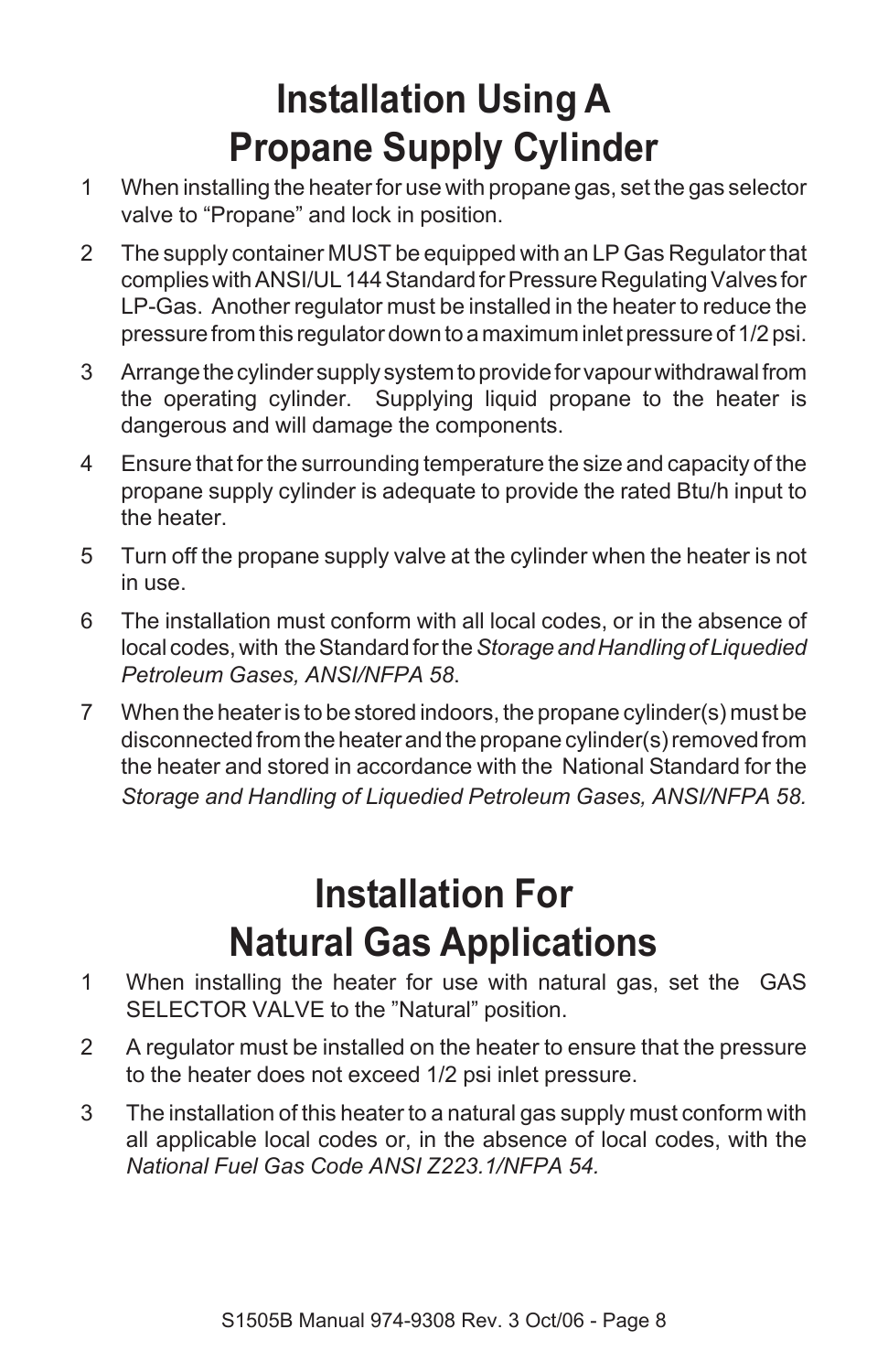### **Operating Instructions**

- 1. Set GAS SELECTOR VALVE to gas being used. The conversion shall be done by the owner or lessor of the equipment. **Warning:** When using propane gas, the GAS SELECTOR VALVE must be locked in position.
- 2. Ensure FIRING VALVE is in the "ON" position.
- 3. Connect power cord to a 115 volt supply.
- 4. Open gas supply.
- 5. Set thermostat to the desired temperature.
- 6. Push START button. After a short delay, the heater will start. Note: Heater will cycle between high flame, low flame, and off as required.
- 7. To stop: push STOP button. If heater is to remain off, disconnect power, and close gas supply.

The appliance area should be kept clear and free from combustible materials, gasoline, and other flammable vapours and liquids.

Ensure that the flow of supply air and combustion gases is not obstructed.

The installation and operation of the heater shall comply with the code requirements specified by the authorities having jurisdiction.

General criteria for the use of construction heaters may be found in the applicable sections of American National Standard A10.10-1987, Safety Requirements for Temporary and Portable Space Heating Devices and Equipment Used in the Construction Industry.

#### **THE INSTALLATION AND MAINTENANCE OF THE HEATER MUST BE ACCOMPLISHED BY A QUALIFIED SERVICE PERSON.**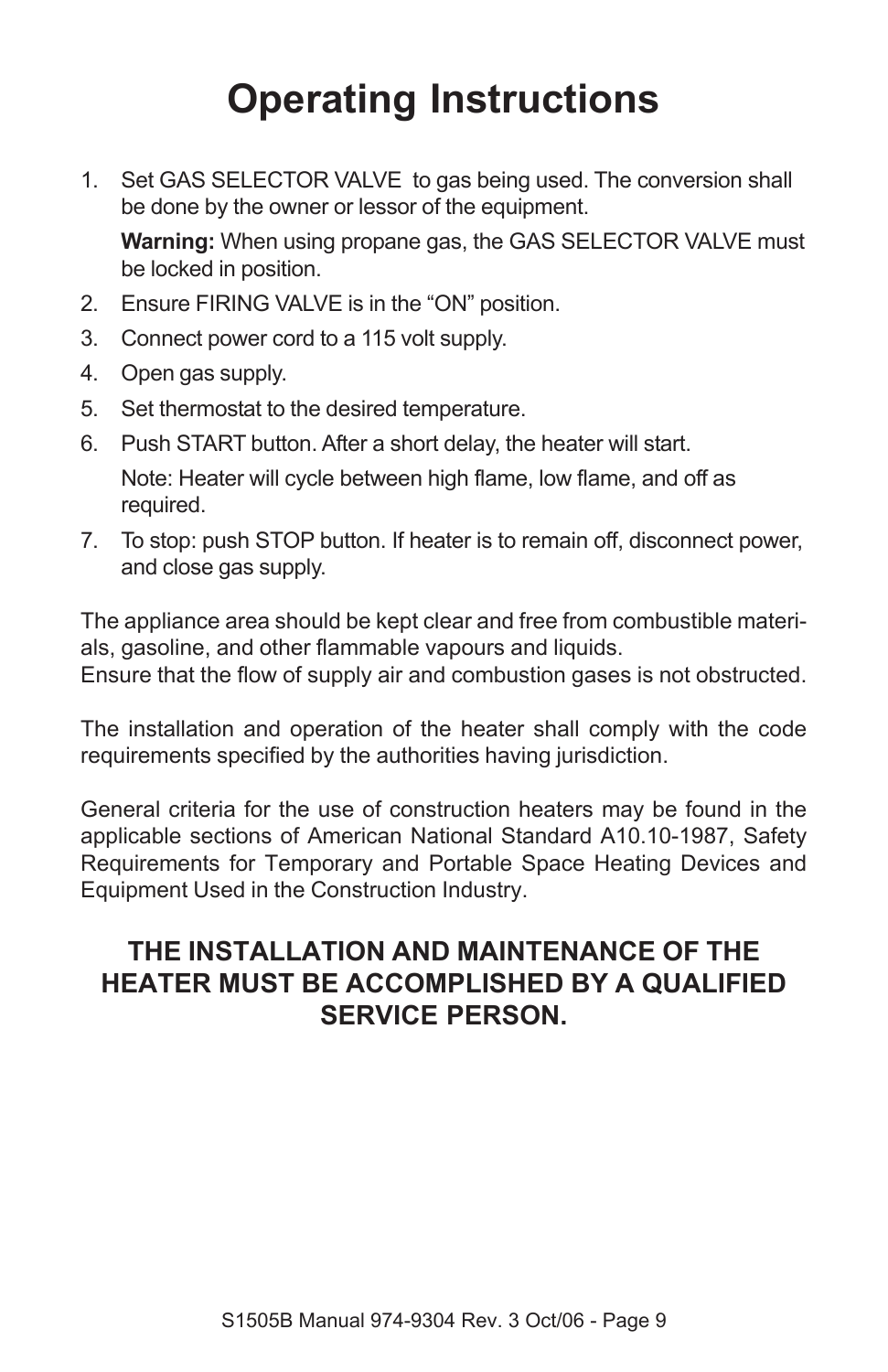### **Common Installation And Operational Problems**

#### 1 LOW VOLTAGE

This is one of the most common problems and is usually the result of the supply cord having too small a wire gauge for its length. Low voltage results in the motor overheating, burnt relay contacts, or a relay that will not make contact.

- 2 SUPPLY LINE TOO SMALL
- 3 INSUFFICIENT VAPORIZATION AT SUPPLY Normally caused by too small size of supply tank.
- 4 IMPROPER GAS SUPPLY PRESSURE Usually a result of supply pressure being too high because of improper or lack of regulation.
- 5 DIRTY GAS SUPPLY Dirty gas can cause strainers to plug or form a build-up in the burner orifice.
- 6 LACK OF PREVENTATIVE MAINTENANCE Heaters must be cleaned as required, especially when used in a dirty environment.
- 7 IMPROPER SUPPLY OF FRESH AIR It is normally recommended that the intake air of the heater be taken from outside the enclosed area. This provides a slight pressurization and prevents any problems associated with recirculation.

## **Safety Features**

Servicing of Sure Flame Construction Heaters normally involves one of several built-in safety features. The Model S1505 incorporates devices to detect the following:

1 LOSS OF FLAME Gas supply is shut off if flame is lost to prevent raw gas from leaving the heater. 2 OVERHEATING (a) Thermal overload protection in the motor. (b) High temperature limit switch in the combustion chamber. 3 LOSS OF POWER Total shutdown with manual reset required. Any one of the safety devices will create a loss of power situation. 4 BLOCKED AIR SUPPLY A switch detects the differential pressure in the combustion chamber and shuts down when insufficient . 5 LOW INLET PRESSURE A pressure switch monitors the gas inlet and closes the safety shut-off valve if pressure drops below the preset limit.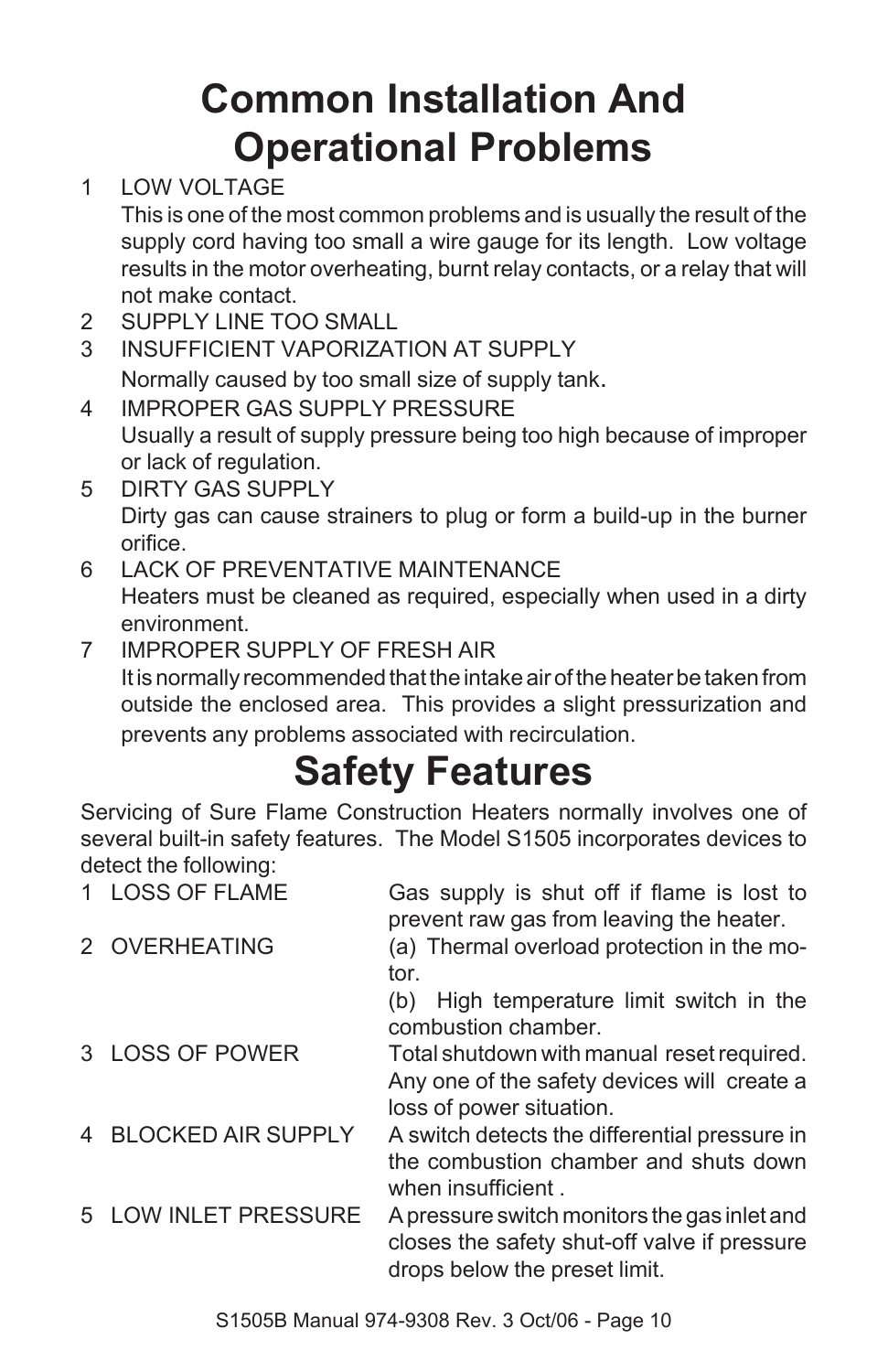## **Design Related Additional Safety Features**:

1 LOCKING POSITION FOR LPG ON GAS SELECTOR LEVER

Units used with LPG while the gas selector valve is positioned for Natural Gas will produce significantly more heat than the rated Btu/h. This is definitely a safety hazard.

2 LOW SKIN TEMPERATURE

Sure Flame Heaters are designed to have a low skin temperature. This provides added safety in the workplace.

3 DURABLE CONSTRUCTION

The Model S1505 uses a stainless steel burner for long life and consistent performance.

In order to maintain the highly efficient combustion of the Sure Flame Heater, the combustion chamber must remain as manufactured. Any change or distortion could alter the fuel/air mixture and create unwanted gases.

## **On-site Safety Problems**

1 SHORTING OUT OF DEFECTIVE COMPONENTS

This is a very common problem which saves short term expense at the risk of a large future cost. Any heaters found in this condition should be removed immediately.

2 IMPROPER ENCLOSURES

When heaters are installed partially to the outside for fresh air intake, strict adherence must be made to the minimum clearance to combustibles given on the instruction plate. Wood framing around a heater is a hazard and should not be used.

3 SUPPLYING LIQUID PROPANE TO HEATER

This problem has occurred from time to time. To minimize the damage, shut off the gas supply and let the heater run until all of the liquid in the lines has been burnt.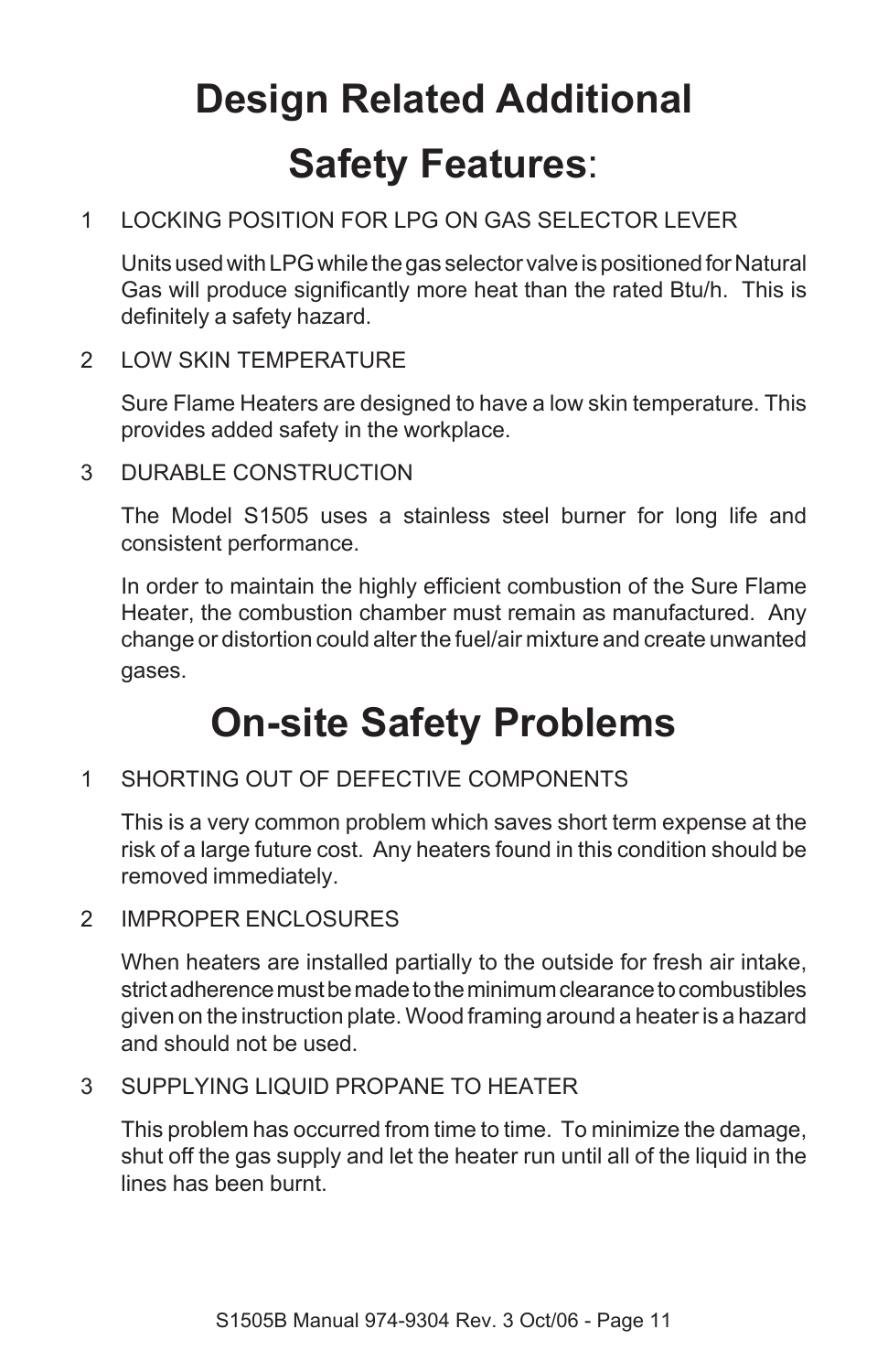#### **Preventive Maintenance**

Sure Flame Construction Heaters are built to withstand the rigours of operating on construction sites, mining applications, and a multitude of other locations where heaters are used. To maintain the reliable performance it is necessary to perform regular maintenance.

#### A VISUAL CHECKS

The following items should be checked for excessive wear or damage:

- 1) Wheels
- 2) Cords and Connectors
- 3) Wiring and Conduit
- 4) Heater Shell (including heat shield) and Control Box

#### B BURNER Flame Rod and Insulator - Clean with soap and water or solvent on a routine basis. Any build up on burner should also be removed at this time. Ground Wire - Ensure that the ground wire is secured to the burner. This is necessary for the flame detection system to operate. Spark Plug - Clean with solvent and check spark gap.

C FLAME SAFEGUARD CONTROL

The Fenwall Control can be cleaned using compressed air or alcohol. Do not use any other liquid or aerosol spray cleaners.

In areas of high humidity, the control should be removed and placed in a dry atmosphere when the heater is expected to be out of service for an extended time.

It is recommended that units purchased as spares be rotated periodically, so that each unit will be placed in operation at least once every 90 days.

- D MOTOR Motors equipped with oil cups should require only a few drops of clean, light machine oil every year. Motors not equipped with oil cups are fitted with sealed bearings and no oiling is required.
- E FAN Check for dust or dirt build up on fan blades. Check the tightness of the set screw and run the heater to check for fan vibration.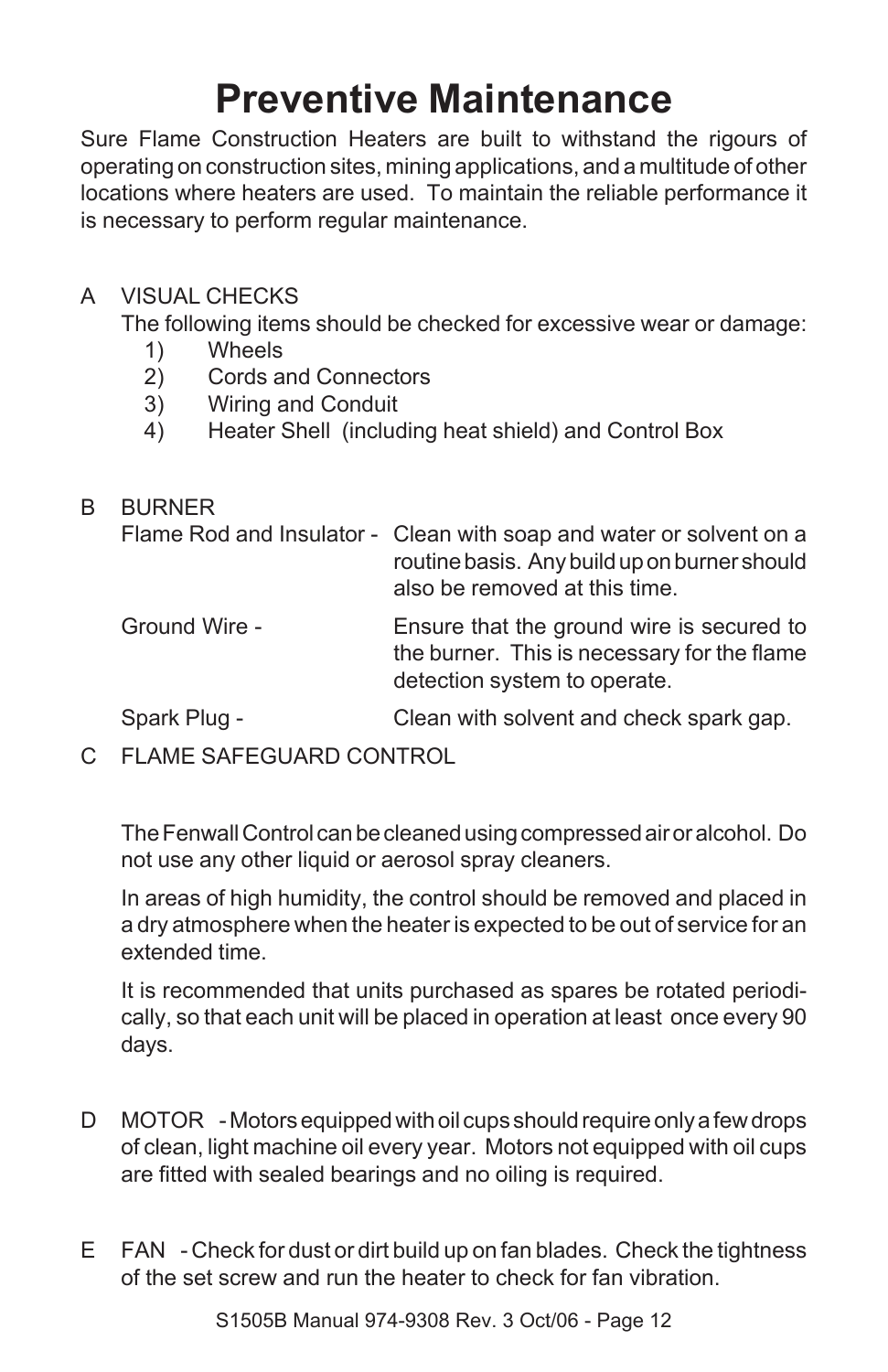#### **Trouble Shooting**

The trouble shooting section has been divided in to six tables. Choose the appropriate table from the list below:

- Chart A Heater does not start, fan does not start
- Chart B Heater does not start, fan starts, no spark, no flame
- Chart C Heater does not start, fan starts, spark, no flame
- Chart D Heater starts, flame lights but goes out after a few seconds
- Chart E Heater starts, but fails during operation
- Chart F Other problems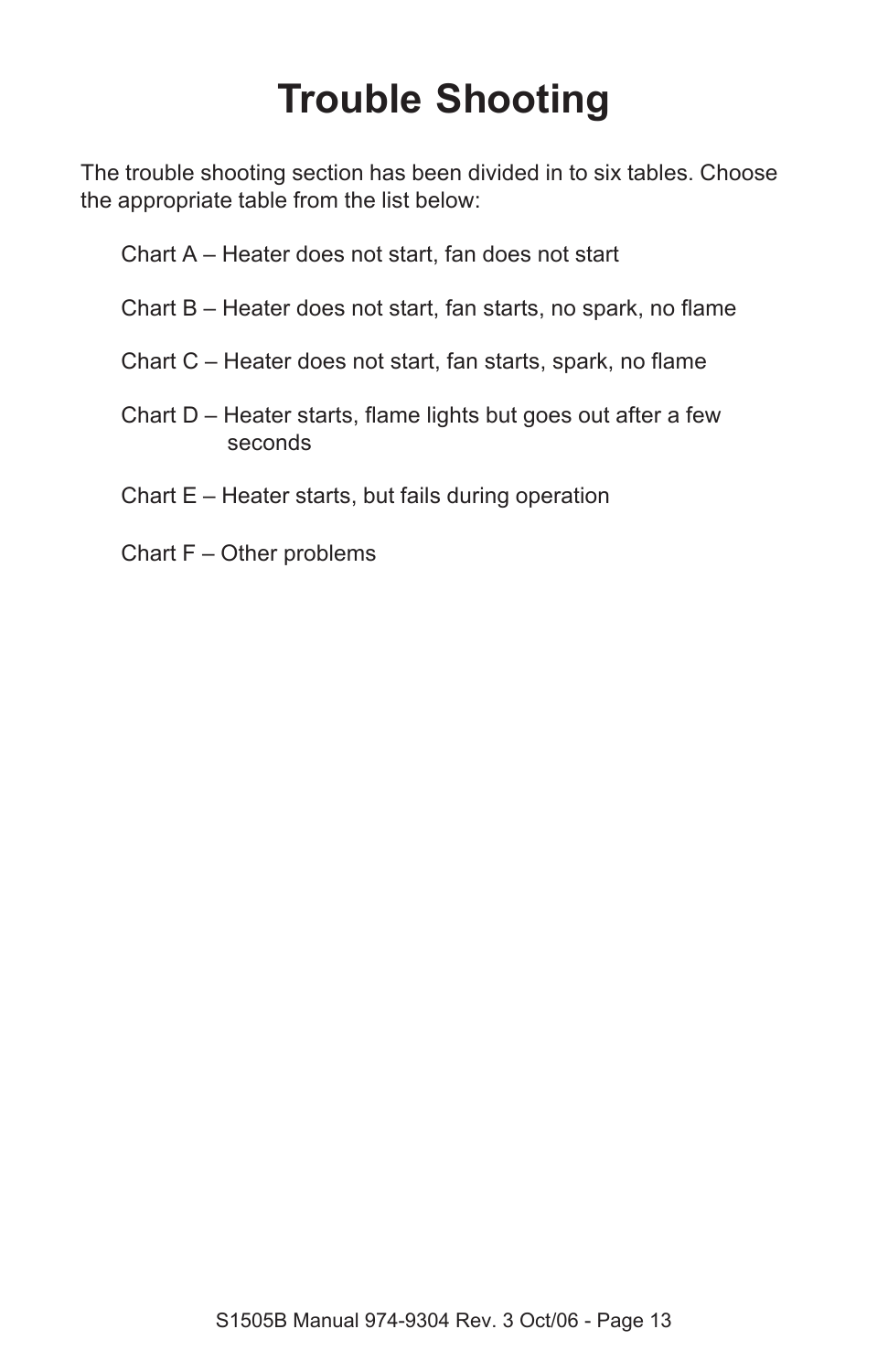| bleair — I discl                                                                        | ווסופ וטון פסטא וויי וואוני אטר פאט     |                    |                                |                           |                            |                            |   |                               |   |    |    |                      |
|-----------------------------------------------------------------------------------------|-----------------------------------------|--------------------|--------------------------------|---------------------------|----------------------------|----------------------------|---|-------------------------------|---|----|----|----------------------|
| Symptom                                                                                 | Possible Causes                         |                    | Indicators Outside Control Box |                           |                            |                            |   | Indicators Inside Control Box |   |    |    |                      |
|                                                                                         |                                         | Green Start Switch | Red Stop Switch                | Light<br>Thermostat Power | 1 Light<br>∋psi2 isizomenT | 2 Light<br>∋psi2 isizomenT | ₫ | ڡ                             | 5 | ്ട | 12 | rED<br>Flame Control |
| Green start light does not                                                              | No electrical supply                    | ₹                  | ₩                              | ₩                         | ₹                          | ₹                          | ₹ | ₹                             | đ | đ  | đ  | ₩                    |
| come on when start switch is                                                            | Stop switch fails open                  | t                  | ₩                              | đ                         | ₩                          | ₩                          | g | đ                             | ₩ | đ  | đ  | t                    |
| pressed.                                                                                | Start switch fails open                 |                    |                                |                           |                            |                            |   |                               |   |    |    |                      |
|                                                                                         | Fuse failure                            | े हैं<br>इ         | đ                              | ₩                         | đ                          | đ                          | g | đ                             | đ | đ  | ×  | ð                    |
| Green start light comes on<br>when pressed, but goes off<br>when released. L12 flashes  |                                         |                    |                                |                           |                            |                            |   |                               |   |    |    |                      |
| when start switch released.                                                             |                                         |                    |                                |                           |                            |                            |   |                               |   |    |    |                      |
| but red                                                                                 | Reset switch fails open                 | δ                  | đ                              | ₹                         | đ                          | đ                          | δ | ₹                             | đ | đ  | đ  | đ                    |
| during<br>Green start light is on, t<br>stop light remains off du<br>attempts to start. | Thermostat stage 1 fails open           | δ                  | đ                              |                           |                            | ï                          | g | đ                             | ₩ | ₩  | ₩  | t                    |
|                                                                                         | Flame control failure - Power in        | δ                  | ₹                              | δ                         |                            | ,                          | δ | đ                             | ₩ | đ  | t  | t                    |
|                                                                                         | Flame control failure - Thermostat in   | δ                  | đ                              | S                         | g                          | ı                          | δ | đ                             | đ | đ  | ۵f | đ                    |
| red stop<br>Green start light is on,                                                    | Flame control failure - Motor out       | 5                  | δ                              | δ                         | g                          | ı                          | 6 | ₹                             | ₩ | đ  | ₩  |                      |
| attempts<br>light comes on during                                                       | Motor relay fails open                  | δ                  | δ                              | δ                         | δ                          | ı                          | δ | δ                             | đ | đ  | ₩  |                      |
| to start                                                                                | Motor failure                           | δ                  | δ                              | 5                         | g                          | ı                          | g | g                             | ð | ₩  | t  |                      |
|                                                                                         | Low Voltage (long extension cord or too | δ                  | δ                              | δ                         | g                          | ı                          | S |                               |   | đ  | ₹  | t                    |
|                                                                                         | many items on circuit). Motor relay may |                    |                                |                           |                            |                            |   |                               |   |    |    |                      |
|                                                                                         | chatter                                 |                    |                                |                           |                            |                            |   |                               |   |    |    |                      |
|                                                                                         | Air switch fails closed                 | 6                  | δ                              | 6                         |                            | ı                          | S | đ                             | đ | đ  | đ  |                      |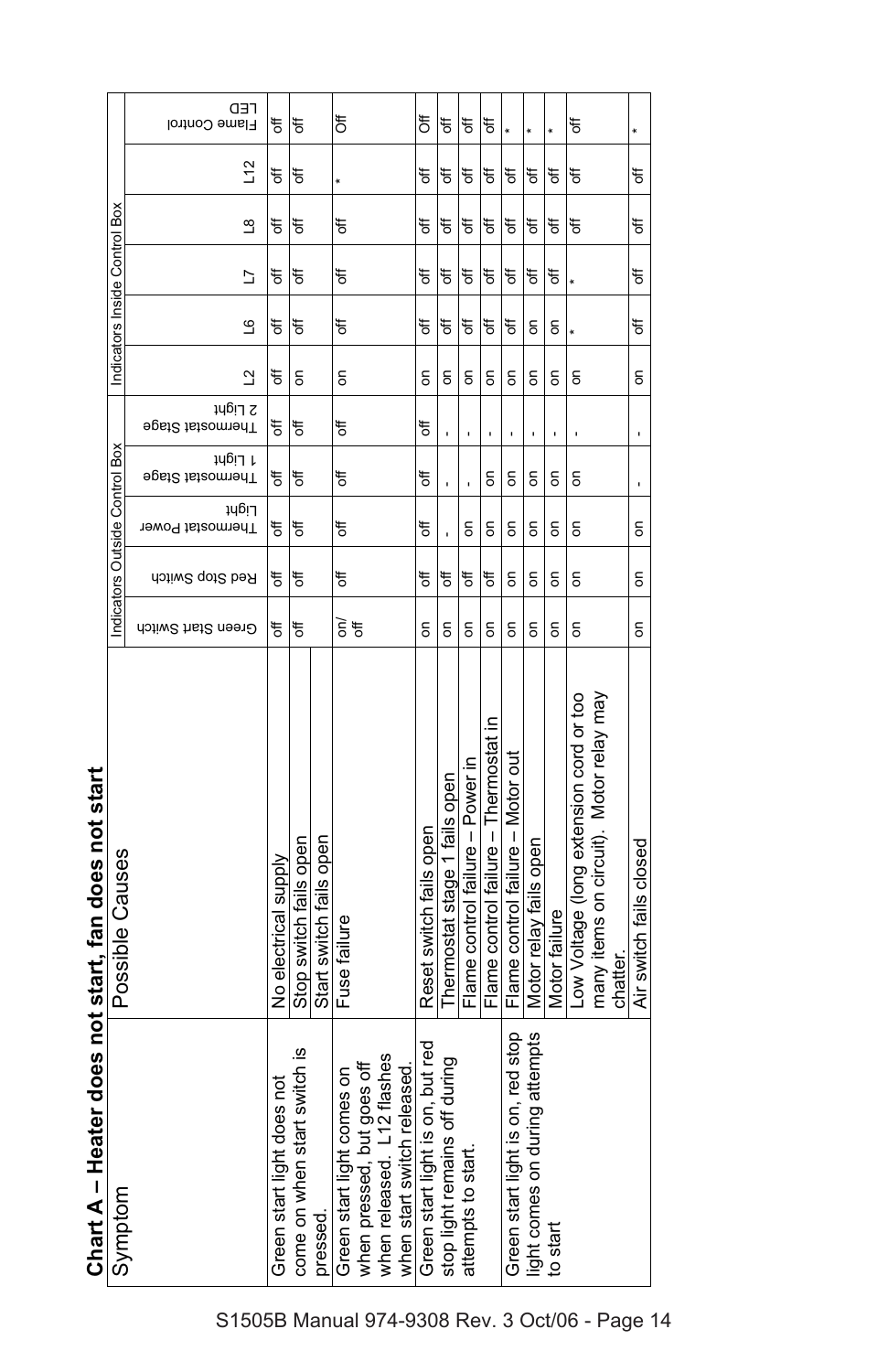|                                               |                               | <b>TED</b><br>Flame Control |                                           |                                 |                       |                                                                                                                                                     |                   |                           |                                                   |                                          |                         |                           |                                    |                                          |                      |                                         |                                  | ***                                              |                                  |                                         |                         |
|-----------------------------------------------|-------------------------------|-----------------------------|-------------------------------------------|---------------------------------|-----------------------|-----------------------------------------------------------------------------------------------------------------------------------------------------|-------------------|---------------------------|---------------------------------------------------|------------------------------------------|-------------------------|---------------------------|------------------------------------|------------------------------------------|----------------------|-----------------------------------------|----------------------------------|--------------------------------------------------|----------------------------------|-----------------------------------------|-------------------------|
|                                               |                               | 51                          | đ                                         | ₹                               |                       |                                                                                                                                                     |                   | ₹                         |                                                   |                                          |                         |                           |                                    |                                          |                      |                                         | đ                                | ₹                                                |                                  |                                         |                         |
|                                               |                               | $\mathbf{a}$                | đ                                         | đ                               |                       |                                                                                                                                                     |                   | ₹                         |                                                   |                                          |                         |                           |                                    |                                          |                      |                                         | đ                                | हे ह                                             |                                  |                                         |                         |
|                                               | Indicators Inside Control Box | Ľ                           | đ                                         | ₹                               |                       |                                                                                                                                                     |                   | ₹                         |                                                   |                                          |                         |                           |                                    |                                          |                      |                                         | $\overline{5}$                   | $\overline{5}$                                   |                                  |                                         |                         |
|                                               |                               | ്വ                          | g                                         | δ                               |                       |                                                                                                                                                     |                   | δ                         |                                                   |                                          |                         |                           |                                    |                                          |                      |                                         | $\overline{5}$                   | 6                                                |                                  |                                         |                         |
|                                               |                               | $\overline{a}$              | g                                         | δ                               |                       |                                                                                                                                                     |                   | S                         |                                                   |                                          |                         |                           |                                    |                                          |                      |                                         | $\overline{5}$                   | g                                                |                                  |                                         |                         |
|                                               |                               | 2 Light<br>Fhermostat Stage |                                           | ı                               |                       |                                                                                                                                                     |                   |                           |                                                   |                                          |                         |                           |                                    |                                          |                      |                                         |                                  |                                                  |                                  |                                         |                         |
|                                               |                               | 1 Light<br>Hermostat Stage  | g                                         | S                               |                       |                                                                                                                                                     |                   | g                         |                                                   |                                          |                         |                           |                                    |                                          |                      |                                         | δ                                | g                                                |                                  |                                         |                         |
|                                               |                               | Light<br>Thermostat Power   | δ                                         | δ                               |                       |                                                                                                                                                     |                   | 5                         |                                                   |                                          |                         |                           |                                    |                                          |                      |                                         | δ                                | δ                                                |                                  |                                         |                         |
|                                               | ndicators Outside Control Box | Red Stop Switch             | δ                                         | δ                               |                       |                                                                                                                                                     |                   | δ                         |                                                   |                                          |                         |                           |                                    |                                          |                      |                                         | δ                                | δ                                                |                                  |                                         |                         |
|                                               |                               | Green Start Switch          | S                                         | δ                               |                       |                                                                                                                                                     |                   | 5                         |                                                   |                                          |                         |                           |                                    |                                          |                      |                                         | δ                                | δ                                                |                                  |                                         |                         |
| uoes no spark. Tari sian sian spark. To Tarie | Possible Causes               |                             | Motor wired incorrectly                   | Air tubes set in wrong position | Air switch fails open | Air switch set to too high a pressure                                                                                                               | Air tubes plugged | Strainer plugged or dirty | Gas pressure switch fails open                    | Too small of a hose, too long of a hose, | blocked hose            | Too low of inlet pressure | Second stage regulator set too low | Propane tank too small to vapourize fast | enough, tank freezes | Upstream regulators installed backwards | Flame control failure - Air in   | Flame control failure - spark out                | Spark plug fails                 | Flame rod and spark plug wires reversed | Spark plug wire damaged |
| <b>Unant D – Denver</b>                       | Symptom                       |                             | Air blowing through heater in<br>reverse. | outlet.                         |                       | is 120V<br>po year of the start of the start of the start of the start of the start.<br>The SM of the start of the start of the start of the start. |                   | outlet                    | No gas odor at heater<br>L7 light is off. Voltage | $\leq 0$<br>between N2 and L15           | during attempt to start |                           |                                    |                                          |                      |                                         | outlet.<br>No gas odor at heater | L7 light is on.<br>Gas odor at heater outlet. L7 | light on. L8 light on, then off. |                                         |                         |

**Chart B – Heater does not start, fan starts, no spark, no flame**  enark no flame  $\zeta$ Chart B – Heater does not start fan starts.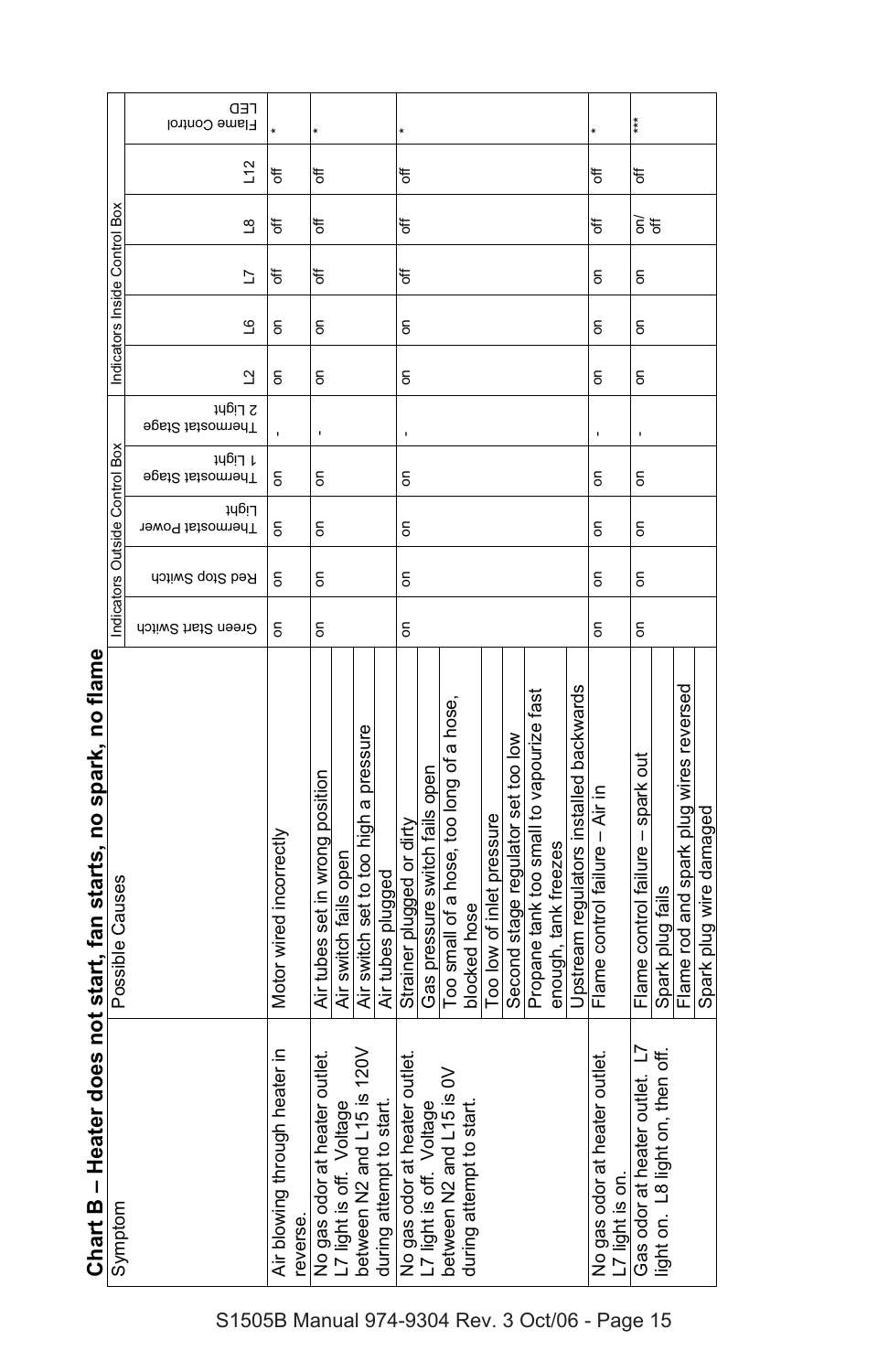| Chart C - Heater                                                                                                                                                                          | does not start, fan starts, spark, no flame                                                                                |                    |                                |                           |                              |                             |                |                               |                |                                                  |    |                             |
|-------------------------------------------------------------------------------------------------------------------------------------------------------------------------------------------|----------------------------------------------------------------------------------------------------------------------------|--------------------|--------------------------------|---------------------------|------------------------------|-----------------------------|----------------|-------------------------------|----------------|--------------------------------------------------|----|-----------------------------|
| Symptom                                                                                                                                                                                   | Possible Causes                                                                                                            |                    | Indicators Outside Control Box |                           |                              |                             |                | Indicators Inside Control Box |                |                                                  |    |                             |
|                                                                                                                                                                                           |                                                                                                                            | Green Start Switch | Red Stop Switch                | Light<br>Thermostat Power | ן רוּסֿµג<br>∋psi2 isizomenT | 2 Light<br>Fhermostal Stage | ₫              | ്                             | 5              | $\frac{8}{1}$                                    | 12 | <b>CED</b><br>Flame Control |
| is 120V<br>outlet.<br>L8 light is off. Voltage<br>between N2 and L17 is<br>No gas odor at heater                                                                                          | Limit switch fails open                                                                                                    | δ                  | 5                              | δ                         | g                            |                             | ā              | g                             | δ              | đ                                                | ₹  |                             |
| attempt<br>n flame<br>during attempt to start.<br>No gas odor at heater outlet.<br>L8 light is off. Voltage<br>between V1 and V2 on flame<br>controller is OV during attempt<br>to start. | Flame control failure                                                                                                      | δ                  | δ                              | δ                         | δ                            |                             | $\overline{5}$ | $\overline{5}$                | $\overline{5}$ | đ                                                | đ  | ***                         |
| outlet<br>No gas odor at heater<br>L8 light is on, then off.                                                                                                                              | Solenoid valve fails closed<br>Manual valve closed                                                                         | $\overline{5}$     | δ                              | δ                         | g                            |                             | δ              | δ                             | g              | हें मू                                           | ₩  | ***                         |
|                                                                                                                                                                                           | regulator set too high. (This may cause the<br>Too high of inlet pressure. Second stage<br>2-stage regulator to be damaged |                    |                                |                           |                              |                             |                |                               |                |                                                  |    |                             |
| ്⊡<br>Gas odor at heater outlet.<br>light on, then off.                                                                                                                                   | Gas pressure switch failed closed and inlet<br>2-stage regulator installed backwards<br>pressure low                       | δ                  | δ                              | δ                         | g                            |                             | δ              | g                             | g              | $\widetilde{\mathbf{5}}$ $\mathbf{\overline{5}}$ | ₩  | ***                         |
|                                                                                                                                                                                           | Burner orifices plugged or dirty                                                                                           |                    |                                |                           |                              |                             |                |                               |                |                                                  |    |                             |
|                                                                                                                                                                                           | too small. Gap should be set to 1/8 inch.<br>Spark plug gap too large (weak spark) or                                      |                    |                                |                           |                              |                             |                |                               |                |                                                  |    |                             |
|                                                                                                                                                                                           | Low flame regulator setting too low                                                                                        |                    |                                |                           |                              |                             |                |                               |                |                                                  |    |                             |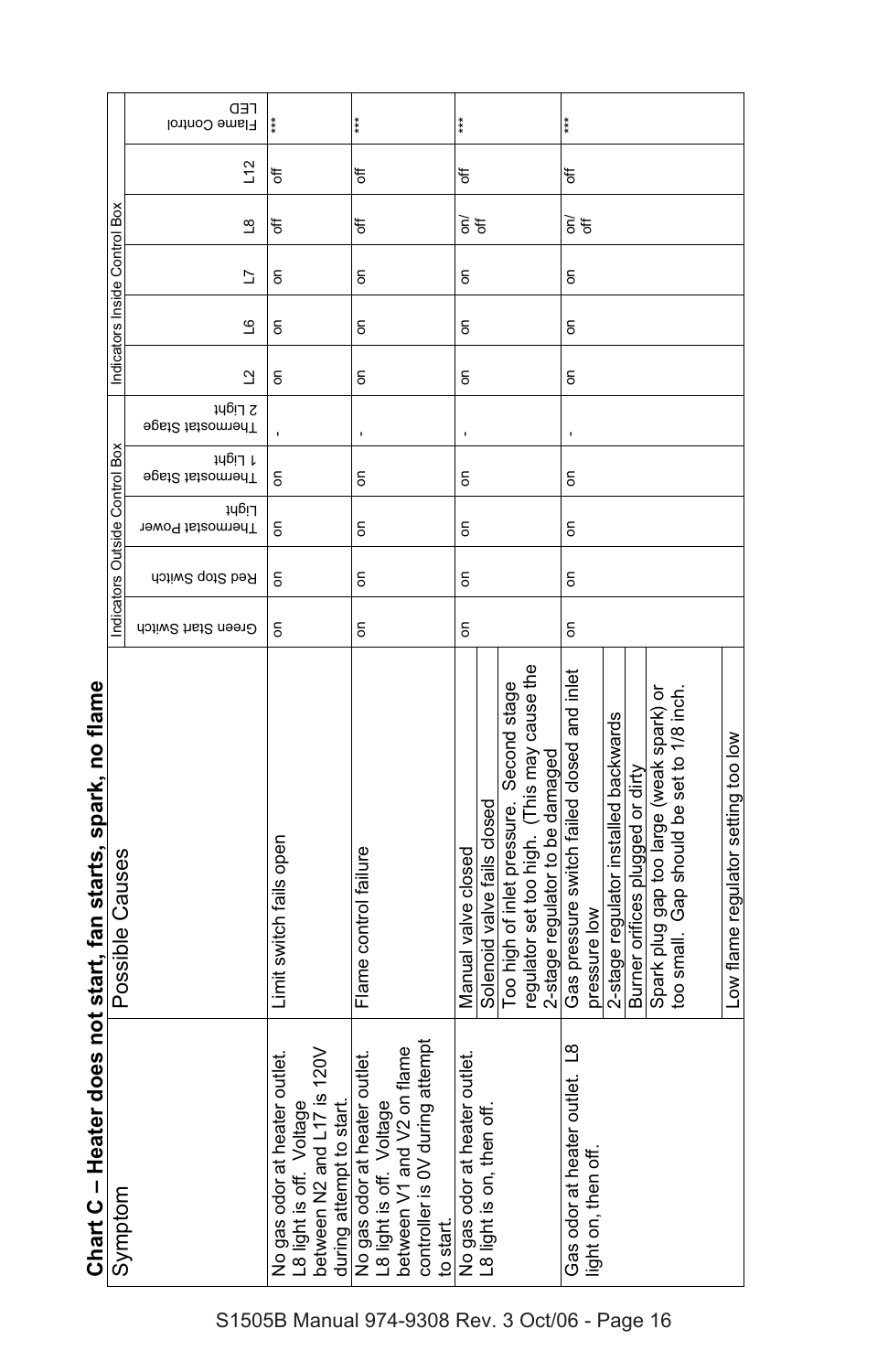|                                                                                                                                                                                                                  | onial Dealer Starls Dut Starls Harrer Starls Dut aller a lew Seconds                                           |                    |                 |                                              |                             |              |                               |   |        |    |                      |
|------------------------------------------------------------------------------------------------------------------------------------------------------------------------------------------------------------------|----------------------------------------------------------------------------------------------------------------|--------------------|-----------------|----------------------------------------------|-----------------------------|--------------|-------------------------------|---|--------|----|----------------------|
| Symptom                                                                                                                                                                                                          | Possible Causes                                                                                                |                    |                 | Indicators Outside Control Box               |                             |              | Indicators Inside Control Box |   |        |    |                      |
|                                                                                                                                                                                                                  |                                                                                                                | Green Start Switch | Red Stop Switch | ∋psi2 isizomenT<br>Light<br>Thermostat Power | Fhermostal Stage<br>1 Light | ₫<br>2 Light | ള                             | 5 | ≌      | 12 | CED<br>Flame Control |
| Connect DC current meter with<br>microampere range to<br>terminals FC+ and FC- of the<br>flame controller. Start heater.<br>Check reading once flame is<br>established. Reading is 1.0<br>microamperes or higher | Flame control failure - Flame sensing                                                                          | δ                  | δ               | g<br>δ                                       |                             | g            | S                             | g | हे 'इ  | đ  | $***$                |
| less<br>than 1.0 microamperes<br>Reading from above is                                                                                                                                                           | Flame rod dirty, cracked, or otherwise<br>Flame rod wire loose or damaged<br>Burner not grounded<br>defective. | δ                  | δ               | g<br>δ                                       |                             | δ            | δ                             | g | हें मू | đ  | ***                  |

Chart D – Heater starts. flame lights but goes out after a few seconds **Chart D – Heater starts, flame lights but goes out after a few seconds**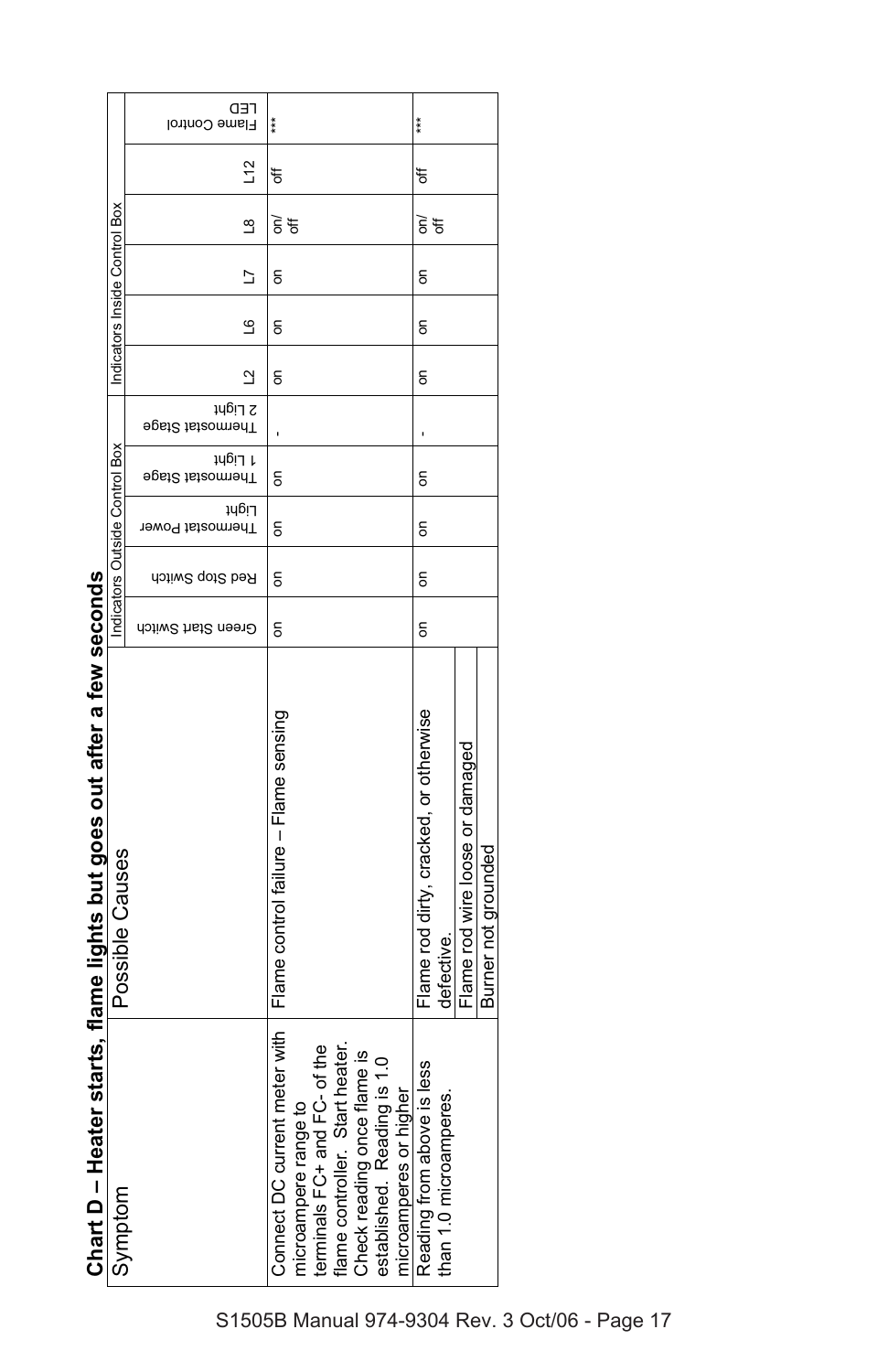| ו ופטופו<br>י                                                                                                                                                                                                                                       | alus, bulis uni lingus diperanon                                                              |                    | Indicators Outside Control Box |                           |                            |                            |   | Indicators Inside Control Box  |                                       |    |    |                             |
|-----------------------------------------------------------------------------------------------------------------------------------------------------------------------------------------------------------------------------------------------------|-----------------------------------------------------------------------------------------------|--------------------|--------------------------------|---------------------------|----------------------------|----------------------------|---|--------------------------------|---------------------------------------|----|----|-----------------------------|
| Symptom                                                                                                                                                                                                                                             | Possible Causes                                                                               |                    |                                |                           |                            |                            |   |                                |                                       |    |    |                             |
|                                                                                                                                                                                                                                                     |                                                                                               | Green Start Switch | Red Stop Switch                | Light<br>Thermostat Power | 1 Light<br>∍psi2 isizomenT | 2 Light<br>∍psi2 isizomenT | ₫ | ്വ                             | ב                                     | ്ട | 51 | <b>LED</b><br>Flame Control |
| failure. Three flashes on flame<br>control LED.<br>Smaller than normal flame<br>Normal flame length prior to                                                                                                                                        | Low Voltage (long extension cord or too<br>many items on circuit)                             | δ                  | हें 'ह                         | 5                         | g                          |                            | ā | हे इ                           | $\widetilde{\mathsf{s}}$ $\mathsf{t}$ | ₹  | ₹  | ***                         |
|                                                                                                                                                                                                                                                     | Propane tank too small to vapourize fast<br>Strainer plugged or dirty<br>enough, tank freezes | δ                  | δ                              | δ                         | 6                          |                            | 6 | g                              | đ                                     | đ  | đ  |                             |
|                                                                                                                                                                                                                                                     |                                                                                               |                    |                                |                           |                            |                            |   |                                |                                       |    |    |                             |
| prior to failure. Single flash on<br>flame control LED.<br>Normal flame length prior to<br>failure. Three flashes on flame<br>control LED. Immediately after<br>failure, voltage between N2<br>and L16 is 120V, between N2<br>Longer than normal fl | Limit switch failure - too sensitive                                                          | δ                  | δ                              | δ                         | g                          | S                          | g | हें मू                         | $\widetilde{\varepsilon}$ ಕ           | ₹  | ₹  | ***                         |
|                                                                                                                                                                                                                                                     | Changeover valve set to natural gas when<br>connected to propane.                             | $\overline{5}$     | δ                              | δ                         | g                          | g                          | S | $\widetilde{\vec{5}}$ $\sharp$ | $\widetilde{\vec{5}}$ $\sharp$        | ₹  | đ  | $*$                         |
|                                                                                                                                                                                                                                                     | Connected to liquid propane                                                                   |                    |                                |                           |                            |                            |   |                                |                                       |    |    |                             |
|                                                                                                                                                                                                                                                     | Too high of inlet pressure                                                                    |                    |                                |                           |                            |                            |   |                                |                                       |    |    |                             |
|                                                                                                                                                                                                                                                     | Second stage regulator set too high                                                           |                    |                                |                           |                            |                            |   |                                |                                       |    |    |                             |
| control LED. Immediately after<br>failure, voltage between N2<br>and L17 is 120V, between N2                                                                                                                                                        | High flame regulator setting too high                                                         |                    |                                |                           |                            |                            |   |                                |                                       |    |    |                             |
| and L16 is OV.                                                                                                                                                                                                                                      |                                                                                               |                    |                                |                           |                            |                            |   |                                |                                       |    |    |                             |

Heater starts, but fails during operation **Chart E – Heater starts, but fails during operation**  Chart  $F -$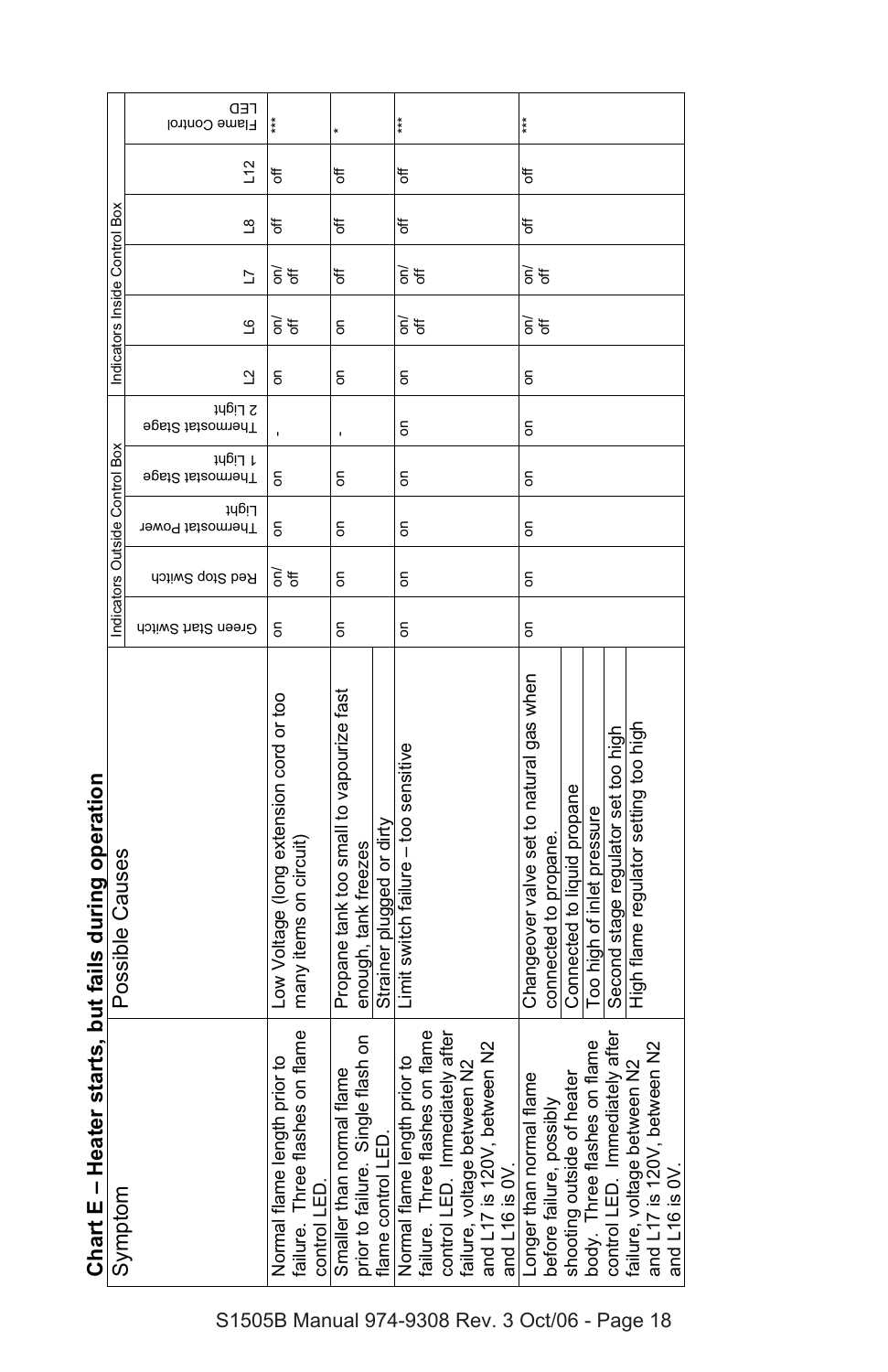S1505B Manual 974-9304 Rev. 3 Oct/06 - Page 19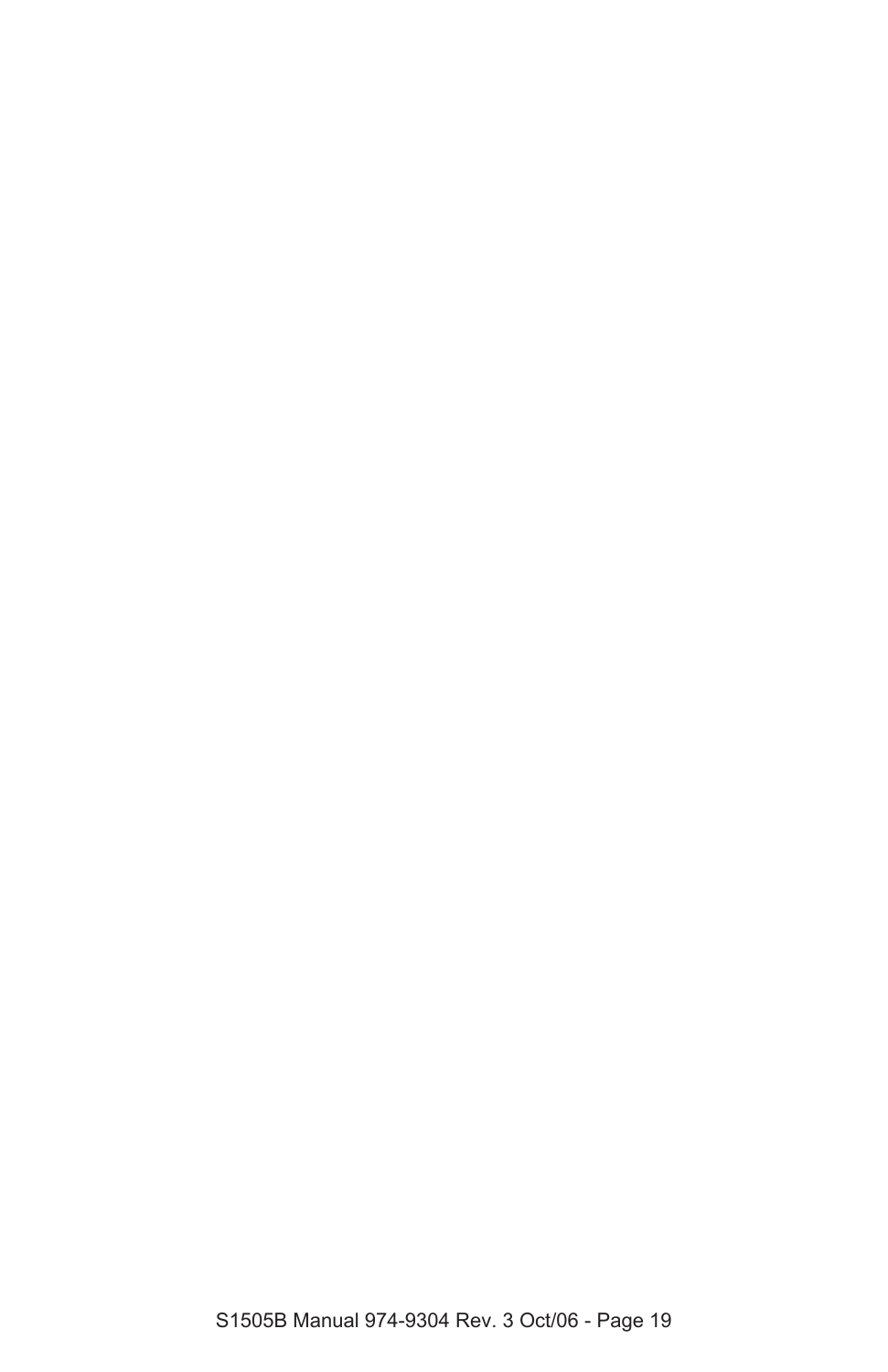# Chart F - Other Problems **Chart F – Other Problems**

|                                | <b>CED</b><br>Flame Control         | ₩                                             | ₩                                                                                                           |                                                                                         | t                                   | ₹                                                                     | ₹                                                                | đ                                      | t                                                                    |                                                                           |                                                                           |
|--------------------------------|-------------------------------------|-----------------------------------------------|-------------------------------------------------------------------------------------------------------------|-----------------------------------------------------------------------------------------|-------------------------------------|-----------------------------------------------------------------------|------------------------------------------------------------------|----------------------------------------|----------------------------------------------------------------------|---------------------------------------------------------------------------|---------------------------------------------------------------------------|
|                                | 12                                  | ₩                                             | ₩                                                                                                           |                                                                                         | ₩                                   | ₹                                                                     | đ                                                                | ₩                                      | đ                                                                    | ı                                                                         |                                                                           |
|                                | ്ട                                  | g                                             | ₩                                                                                                           |                                                                                         | g                                   | g                                                                     | δ                                                                | g                                      | δ                                                                    |                                                                           |                                                                           |
| Indicators Inside Control Box  | 2                                   | g                                             | ₩                                                                                                           |                                                                                         | g                                   | δ                                                                     | δ                                                                | g                                      | S                                                                    |                                                                           |                                                                           |
|                                | ്വ                                  | g                                             | ₩                                                                                                           |                                                                                         | g                                   | g                                                                     | δ                                                                | S                                      | S                                                                    |                                                                           |                                                                           |
|                                | ₫                                   | g                                             | g                                                                                                           | g                                                                                       | g                                   | δ                                                                     | δ                                                                | g                                      | S                                                                    |                                                                           |                                                                           |
|                                | 2 Light<br>Fhermostat Stage         |                                               | ₩                                                                                                           |                                                                                         |                                     | g                                                                     |                                                                  |                                        |                                                                      |                                                                           |                                                                           |
|                                | 1 Light<br><b>∍</b> gst2 tsteomeriT | క్                                            | ₩                                                                                                           |                                                                                         | 5                                   | δ                                                                     | δ                                                                |                                        | δ                                                                    |                                                                           |                                                                           |
| Indicators Outside Control Box | <b>Tight</b><br>Thermostat Power    | ε                                             | ₩                                                                                                           | δ                                                                                       | $\overline{5}$                      | 5                                                                     | 5                                                                | 5                                      | δ                                                                    |                                                                           |                                                                           |
|                                | Red Stop Switch                     | ₩                                             | Ρp                                                                                                          | ₹                                                                                       | ₩                                   | ₩                                                                     | đ                                                                | ₹                                      | đ                                                                    | ı                                                                         |                                                                           |
|                                | Green Start Switch                  | ε                                             | ₹                                                                                                           | δ                                                                                       | δ                                   | δ                                                                     | δ                                                                | δ                                      | δ                                                                    |                                                                           |                                                                           |
| Possible Causes                |                                     | Damaged or unbalanced fan blade               | Motor relay fails closed                                                                                    | Start switch fails closed                                                               | Low flame regulator setting too low | High flame regulator setting too low                                  | Changeover valve set to propane when<br>connected to natural gas | Thermostat stage 2 fails open          | Low flame regulator setting too high                                 | Solenoid valve fails open                                                 | Solenoid valve leaks                                                      |
| Symptom                        |                                     | noisy<br>Excessive vibration or<br>operation. | when heater is plugged in,<br>even if thermostat is not calling<br>Fan motor starts immediately<br>for heat | Heater will start as soon as it is<br>plugged in. Stop button will<br>reset the heater. | than<br>Flame length shorter        | normal<br>Normal operation except flame<br>length shorter than normal | Small flame, otherwise<br>functions normally.                    | Heater will never go to high<br>flame. | $\frac{8}{10}$<br>flame longer than normal.<br>Normal operation, but | immediately when supply to<br>heater is opened<br>Gas will flow to burner | immediately when supply to<br>heater is opened<br>Gas will flow to burner |

S1505B Manual 974-9308 Rev. 3 Oct/06 - Page 20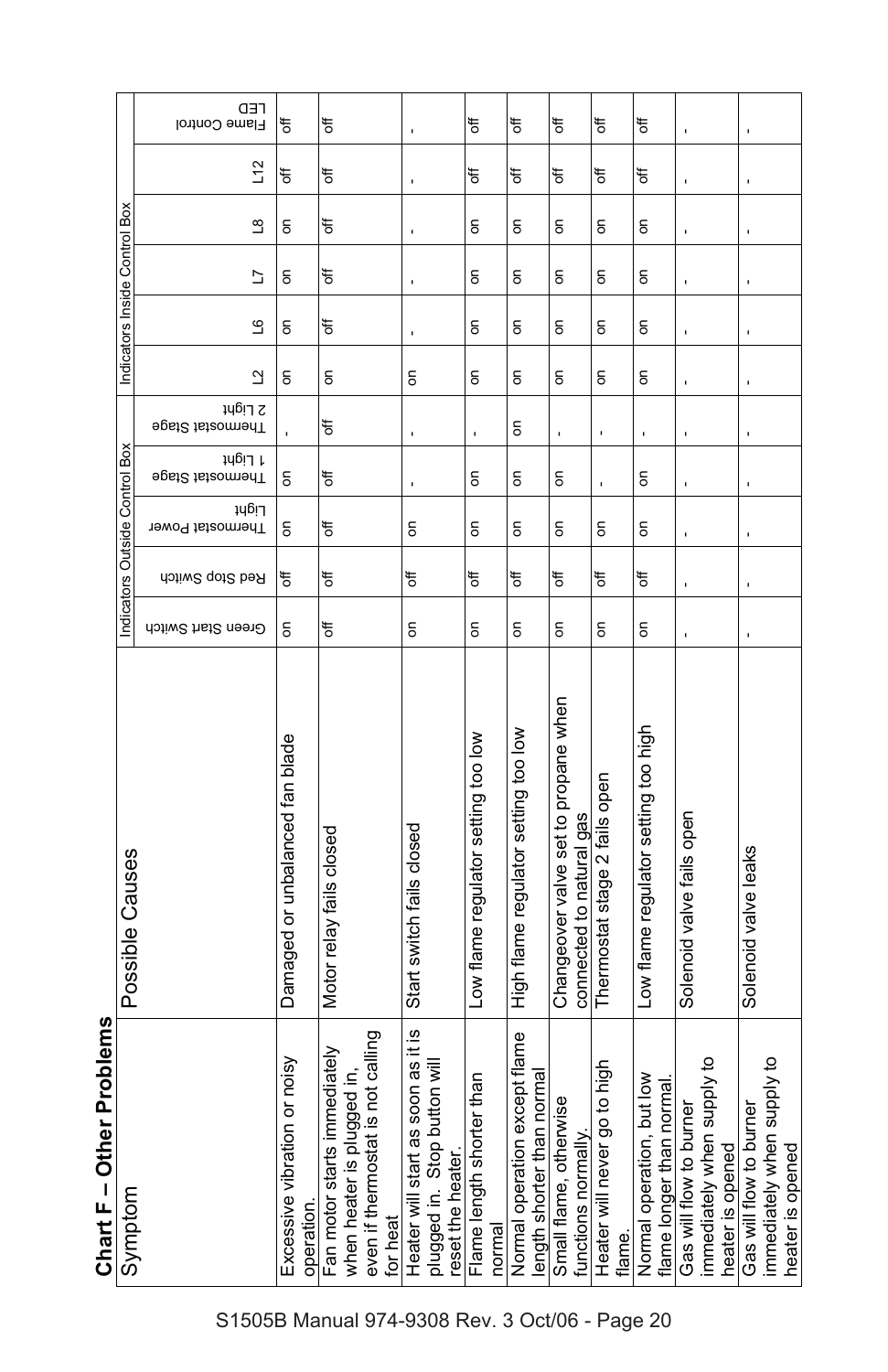| immediately when supply to<br>Gas will flow to burner<br>heater is opened                                                                                                                 | Solenoid valve installed backwards    | $\blacksquare$ | J.           |                |   |                |                |                   |                      |   |         |
|-------------------------------------------------------------------------------------------------------------------------------------------------------------------------------------------|---------------------------------------|----------------|--------------|----------------|---|----------------|----------------|-------------------|----------------------|---|---------|
| Heater lights but uneven flame.                                                                                                                                                           | Burner orifices plugged or dirty      | 5              | đ            | $\overline{5}$ | δ | S              | S              | S                 | S                    | ₹ | ₹       |
| (either high or low) regardless<br>Heater will always stay on<br>of ambient temperature                                                                                                   | Thermostat stage 1 fails closed       | δ              | ₹            | δ              |   | S              | g              | g                 | g                    | ₹ | đ       |
| Heater will switch between off<br>and high, but never low flame                                                                                                                           | Thermostat stage 2 fails closed       | δ              | đ            | δ              |   | S              | δ              | S                 | g                    | đ | t       |
| Heater will function normally,<br>but if it shuts down, it will not<br>start up again without pressing                                                                                    | Reset switch fails closed             | $\overline{5}$ | ₩            | $\overline{5}$ | g | δ              | g              | g                 | δ                    | đ | ₹       |
| Heater will function normally,<br>but red light does not come on<br>the stop switch                                                                                                       | Flame control failure - NC light out  | $\overline{5}$ | <sup>1</sup> | $\overline{5}$ | δ | $\overline{5}$ | $\overline{5}$ | g                 | $\overline{5}$       | đ | ₩       |
| during startup sequence                                                                                                                                                                   |                                       |                |              |                |   |                |                |                   |                      |   |         |
| Heater will start normally but<br>will not stop when the stop<br>switch is pressed                                                                                                        | Stop switch fails closed              | δ              | đ            | δ              | S | S              | S              | S                 | S                    | đ | đ       |
| During operation, flame goes<br>out for a few seconds, then<br>mostat<br>light remains on during this<br>relights. Stage 1 then<br>time.                                                  | Air switch set to too high a pressure | δ              | đ            | $\overline{5}$ | δ | δ              | δ              | ξÈ<br>$\mathsf S$ | ξÈ<br>$\overline{5}$ | đ | đ<br>₩. |
| when the air flow is obstructed<br>with longer than normal<br>flames. Limit switch may<br>cause heater to shut down.<br>Heater will start normally, but<br>Heater will continue operating | Air switch set to too low a pressure  | δ              | đ            | δ              | S | δ              | δ              | S                 | S                    | đ | t       |
| will not shut down in an<br>overheat situation                                                                                                                                            | Limit switch fails closed             | δ              | <sup>0</sup> | δ              | δ | δ              | δ              | S                 | δ                    | đ | t       |

S1505B Manual 974-9304 Rev. 3 Oct/06 - Page 21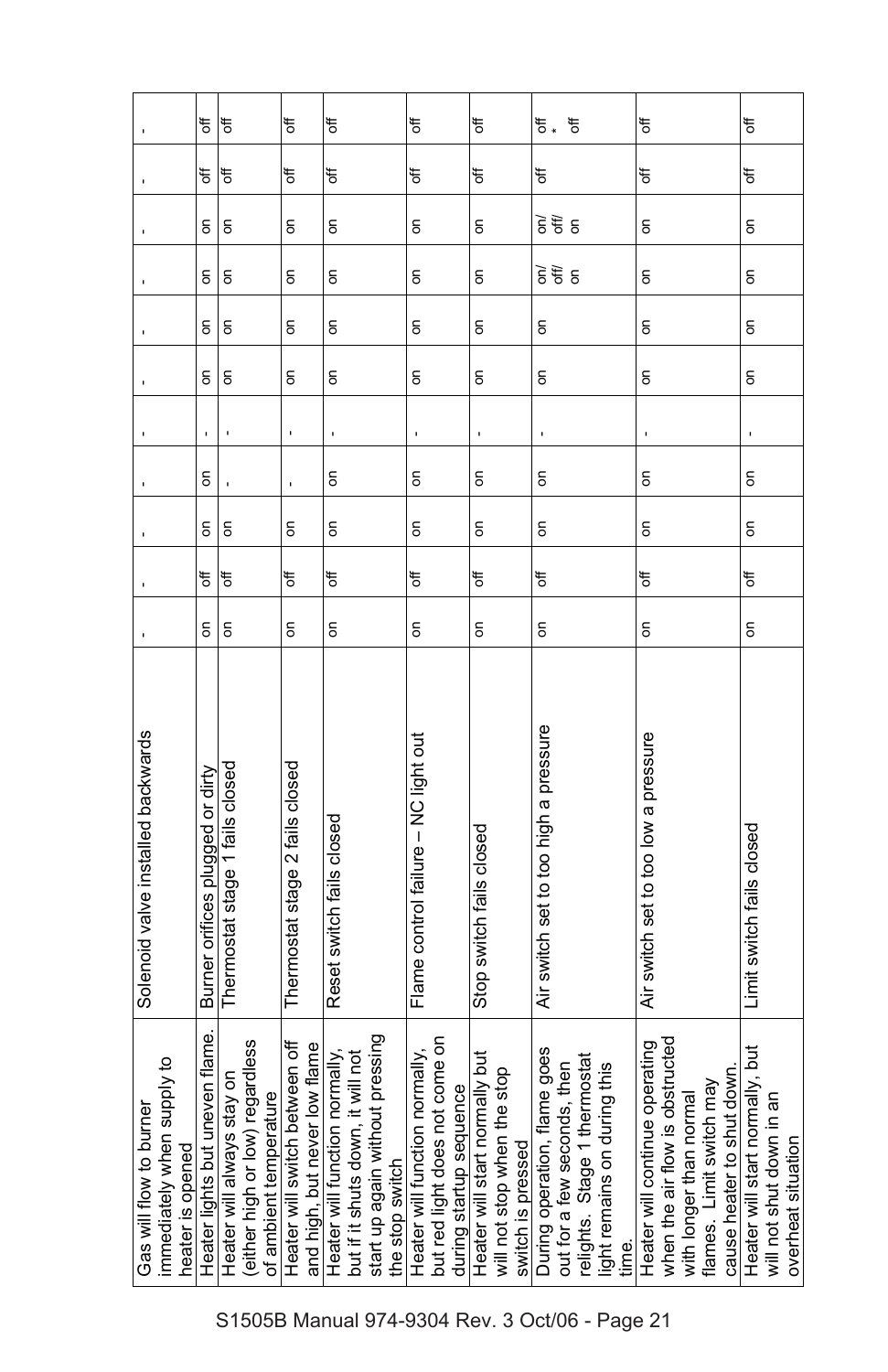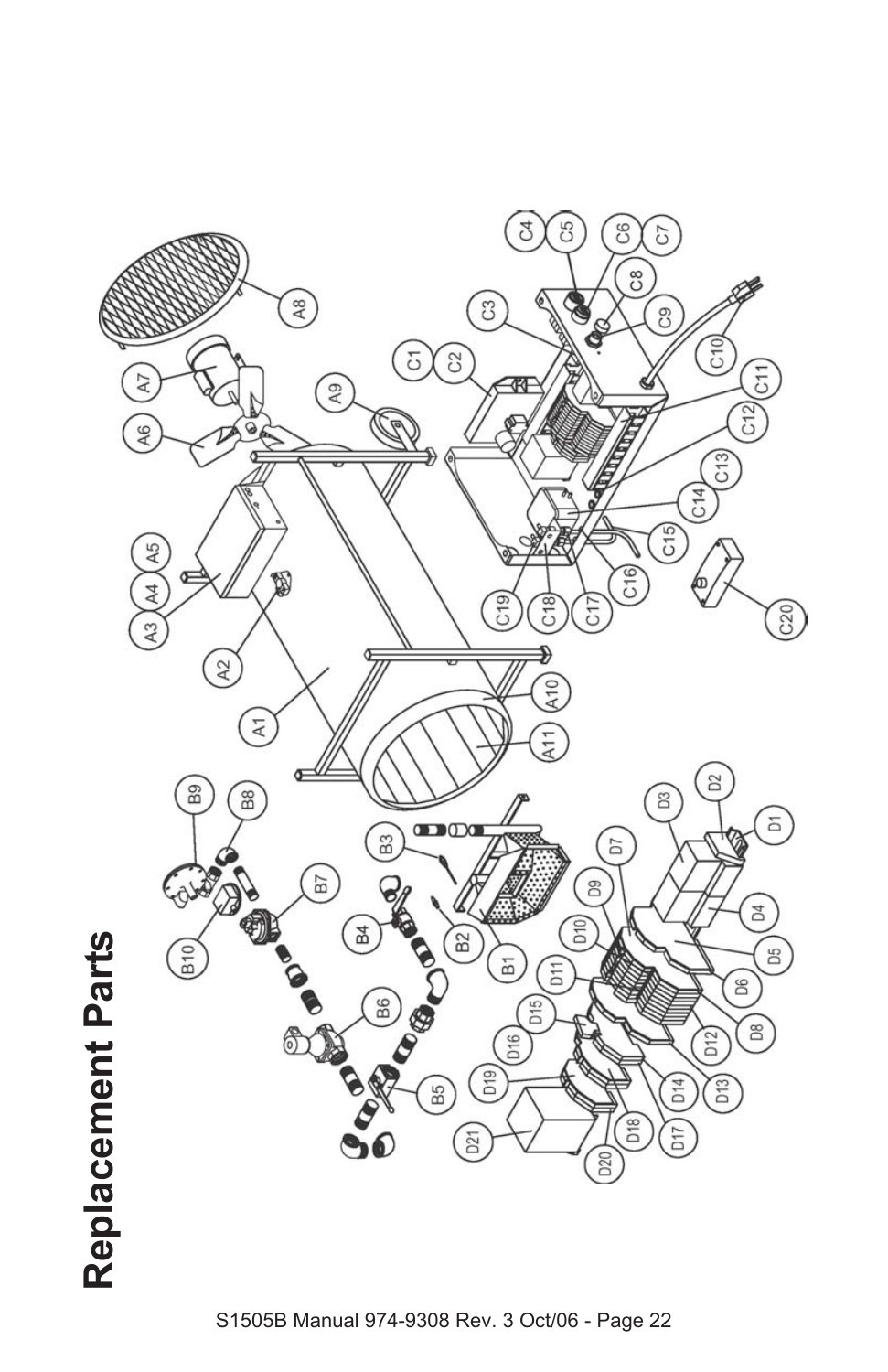| Ref             | Part No.       | Description                      | Ref             | Part No.   | Description                               |
|-----------------|----------------|----------------------------------|-----------------|------------|-------------------------------------------|
|                 |                |                                  |                 |            |                                           |
| $\overline{A}$  | S1505-56       | Heater Body (Includes A10 & A11) | 5               | S1500-107  | Wiring Duct, 7"                           |
| A <sub>2</sub>  | 2446           | init Switch, 180°F               | C <sub>12</sub> | 5509       | Snap Bushing, 1/2"                        |
| $\lambda$ 3     | S1500-104      | Conrtol Box Lid                  | C <sub>13</sub> | S1500-710  | Adjusted Air Switch                       |
| $\overline{4}$  | \$1500-501     | Control Box                      | C14             | 9294       | vinyl Tube, 3/16"                         |
| A5              | 7723           | Controlbox Seal                  | C15             | S1500-109  | Air Tube                                  |
| $\overline{A}6$ | 2423           | Fan Blade, 24"                   | C <sub>16</sub> | 5515       | Rubber Grommet                            |
| $\overline{A}$  | 9262           | Motor, 1HP                       | 512             | 2554       | Compression Fitting, 1/4" Tubex1/8" MNPT  |
| $\overline{48}$ | SL11B-53       | Screen                           | $\frac{8}{5}$   | \$1500-502 | Air Tube Bracket                          |
| $\overline{A}$  | 6119           | Wheel                            | ero             | 9348       | Connector, 1/8" MNPT x .170" HB 90° Elbow |
| A10             | SL11B-13       | <b>Vose Cone</b>                 | 80              | S2200-714  | Remote Thermostat Assembly                |
| A11             | SL11B-90       | Heat Sheild                      |                 |            |                                           |
|                 |                |                                  | δ               | S1500-105  | Mounting Rail                             |
| 찓               | BV85-50        | Burner                           | b <sub>2</sub>  | 8651       | End Bracket                               |
| B2              | 2143           | Spark Plug                       | සි              | 9264       | Pow er Relay, 120V                        |
| සි              | SL11B-86       | Flame Rod                        | ď               | 9286       | Pow er Relay Adapter                      |
| PZ              | 2539           | Vanual Shut-Off Valve, 1-1/2"    | δ               | 9280       | End Plate (APC 1-2.5 D2/E), Green         |
| Ъ£              | S1505-81       | Gas Selector Valve, 1-1/2        | රි              | 9275       | Terminal Block (WKC 2.5 D2/2 SL35), Green |
| 8               | 2537           | Solenoid Valve, 1-1/2"           | b.              | 9279       | End Plate (APC 1-2.5 D2/E), Gray          |
| <b>P</b>        | 4490           | 2-Stage Regulator, 1-1/4"        | පි              | 9277       | erminal Block (VVKC 2.5 E/35), Red        |
| 88              | S1500-86       | Strainer Assembly, 1-1/4"        | පි              | 9283       | Cross Connector, 2 Pole                   |
|                 | 2528           | Regulator (optional)             | D <sub>10</sub> | 9284       | Cross Connector, 3 Pole                   |
| $\frac{1}{2}$   | 4509           | Gas Pressure Switch              | $\overline{5}$  | 9285       | Cross Connector, 5 pole                   |
|                 |                |                                  | D <sub>12</sub> | 9276       | Terminal Block (VVKC 2.5 E), Gray         |
| δ               | 9265           | Flame Controller                 | D <sub>13</sub> | 9274       | ferminal Block (VVKC 2.5 D2/2 SL35), Gray |
| 8               | <b>WRS-156</b> | <b>Niring Harness</b>            | D <sub>14</sub> | 9278       | erminal Block (WKC 2.5 TKG/35), Gray      |
| පි              | S1500-108      | Niring Duct, 3"                  | D <sub>15</sub> | 9271       | Fuse Holder                               |
| 8               | S1500-706      | Start Button Assembly            | $\frac{6}{2}$   | 9270       | Fuse, 2A                                  |
| පි              | S1500-708      | Start Contact Block Assembly     | <b>ZKO</b>      | 9273       | Terminal Block (VKC 2.5 D1/2/35), Gray    |
| 8               | \$1500-707     | Stop Button Assembly             | D18             | 9281       | End Plate (APC 1-2.5 D1/TK), Gray         |
| <b>D</b>        | \$1500-709     | Stop Contact Block Assembly      | D <sub>10</sub> | 9282       | End Plate (APC 1-2.5), Gray               |
| පි              | 8686           | <b>Receptacle Cap</b>            | <b>D20</b>      | 9272       | Terminal Block (VVKC 2.5/35), Gray        |
| පි              | 8682           | Thermostat Receptacle            | $\tilde{2}$     | 3659       | <b>Utility Box</b>                        |
| $\frac{1}{5}$   | 3868           | Power Cord, 24"                  |                 |            |                                           |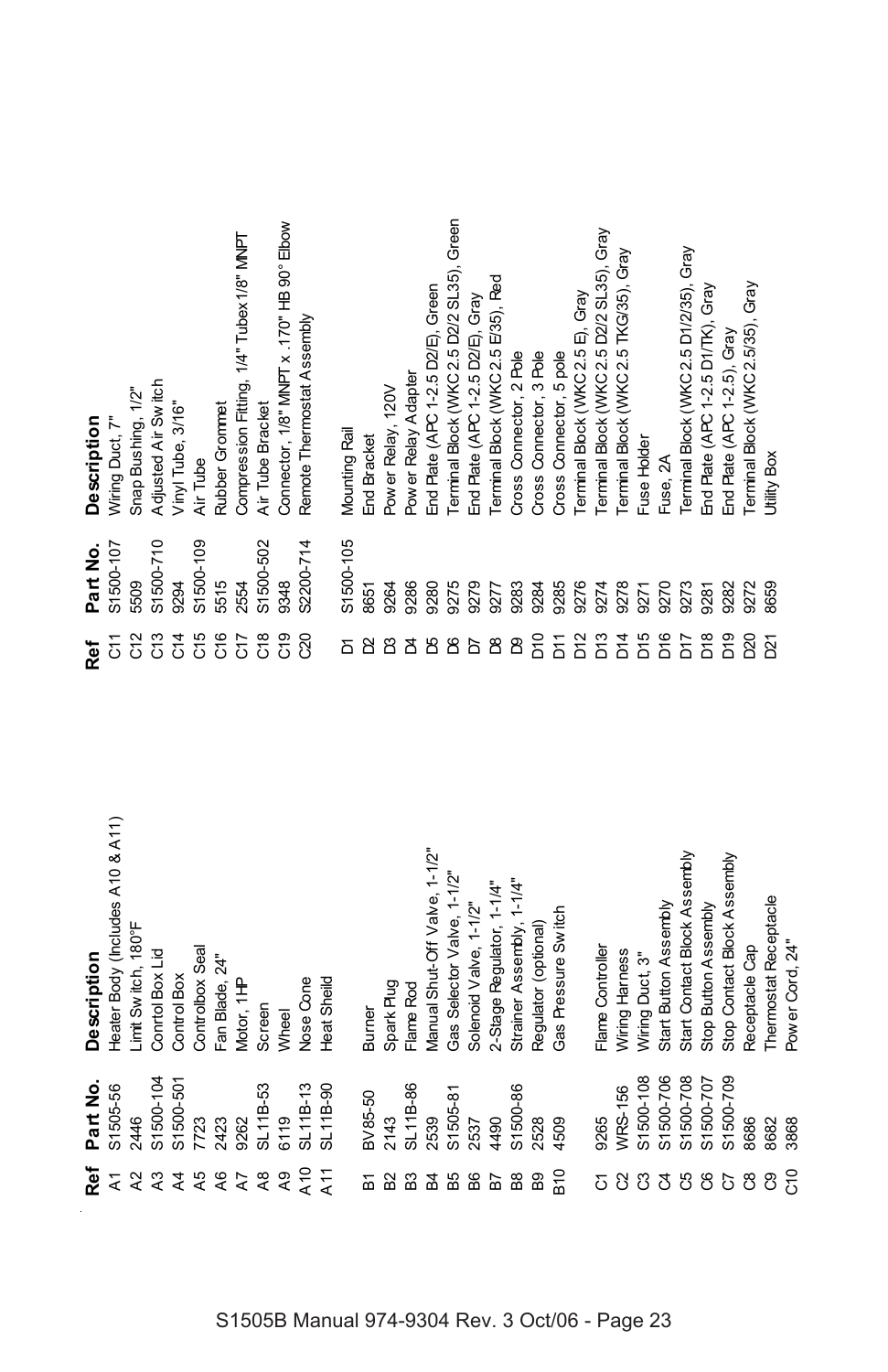#### **Connection Wiring Diagram**



S1505B Manual 974-9308 Rev. 3 Oct/06 - Page 24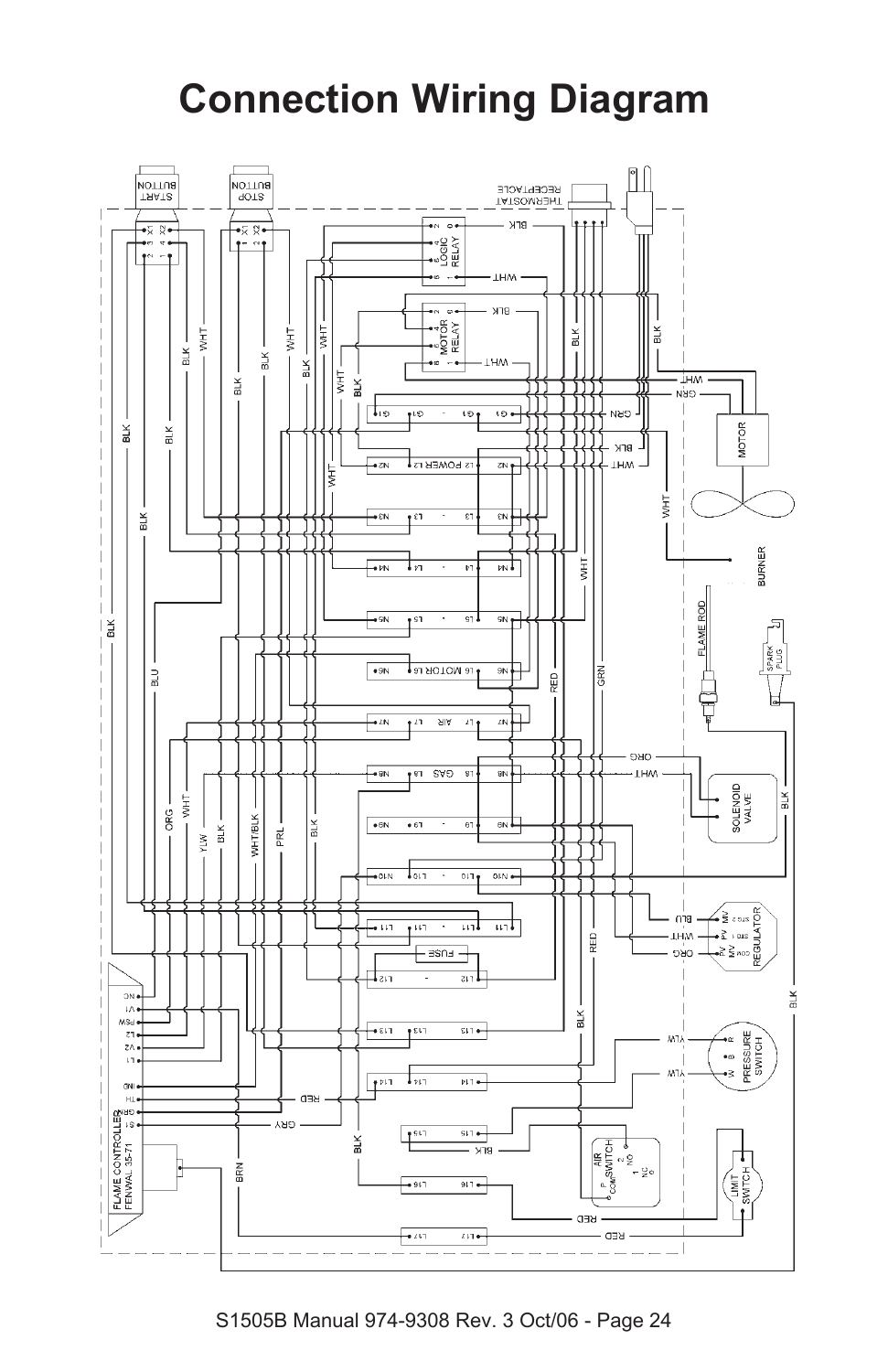#### **Ladder Wiring Diagram**

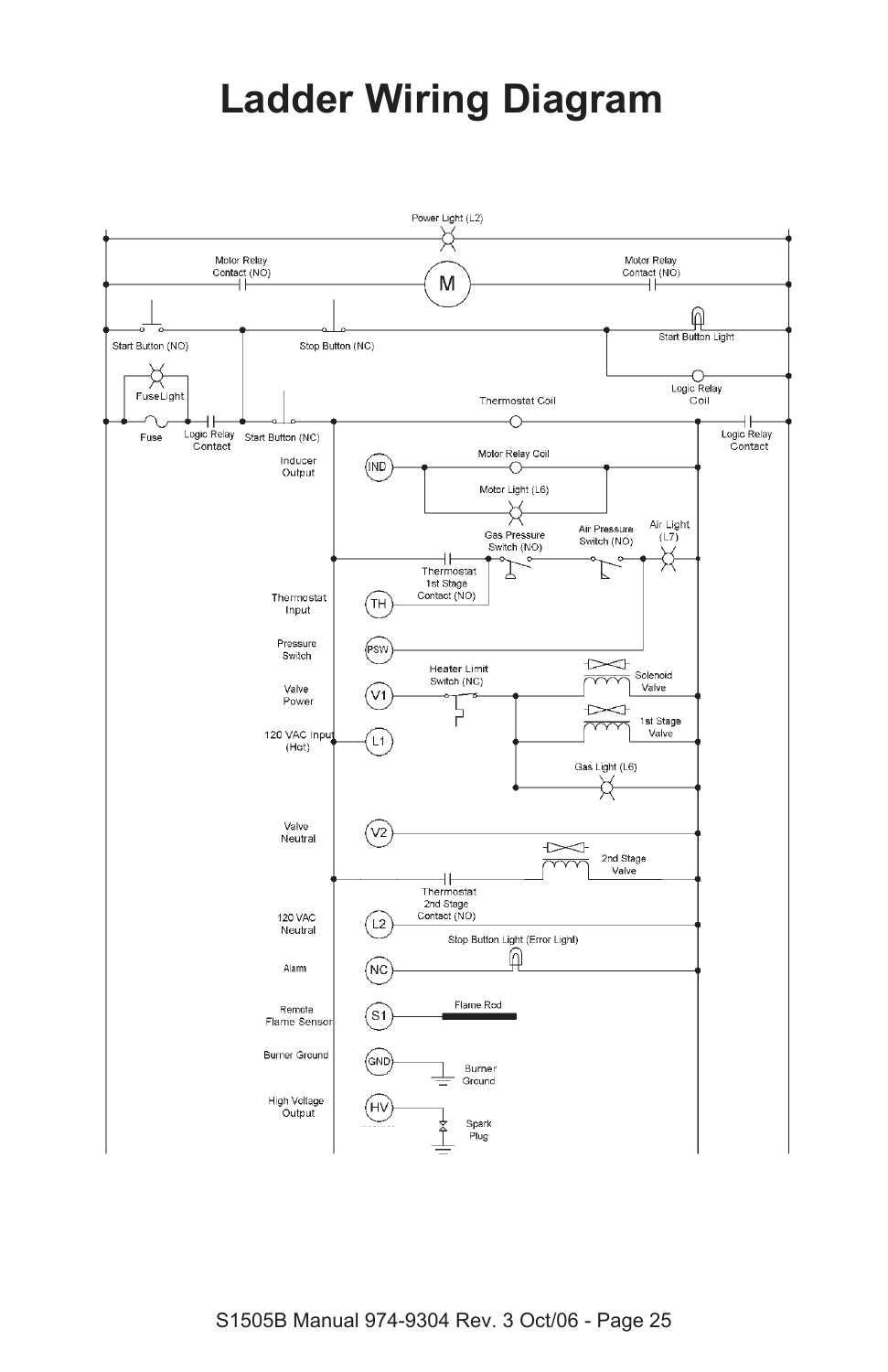#### **Thermostat Connection Wiring Diagram**